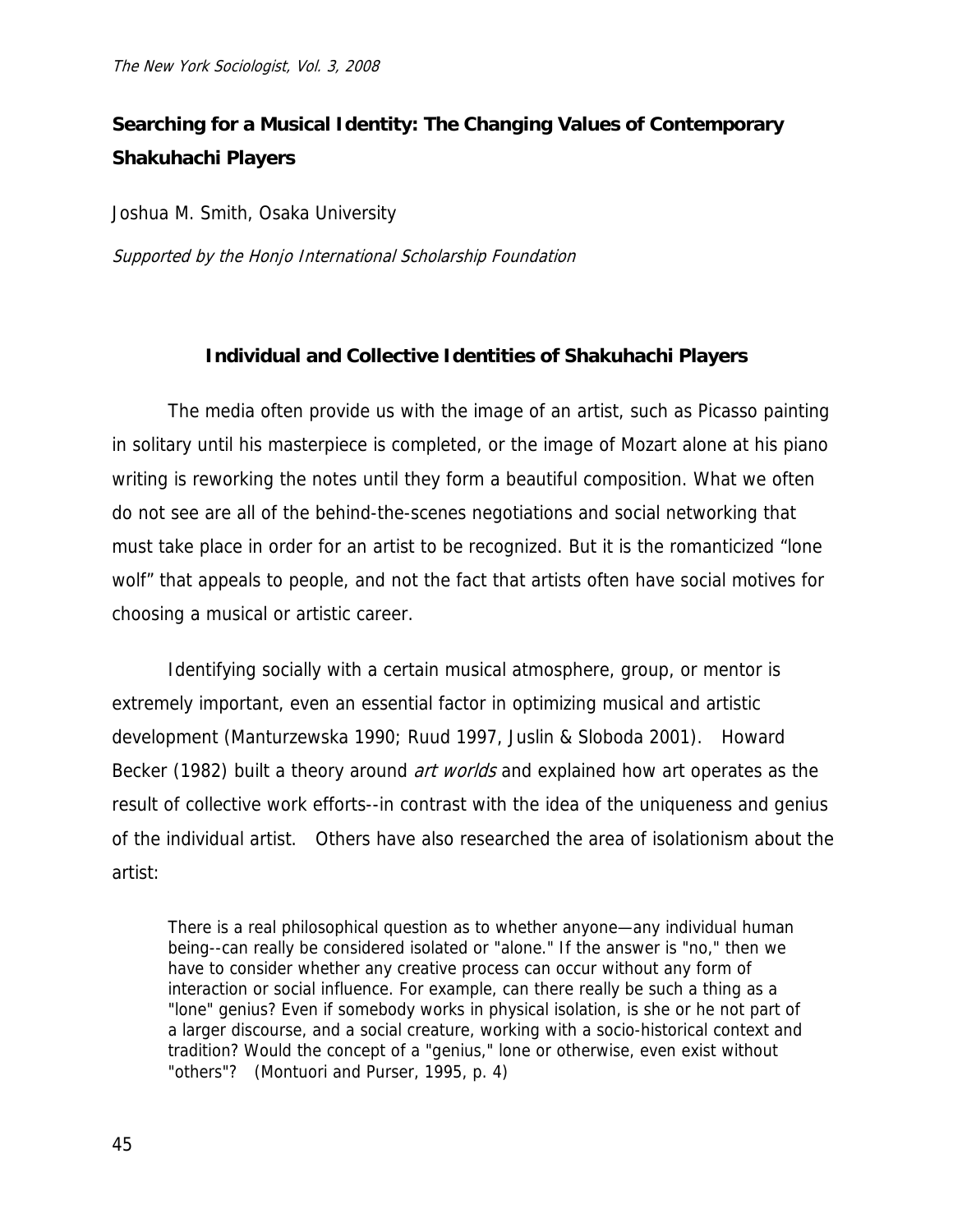The point is that nothing can be created without the interaction of others. The world of *hogaku*, traditional Japanese music such as the *koto* and *shamisen*--but more specifically the *shakuhachi*, a Japanese bamboo flute--is no different. The fact that the shakuhachi world is smaller than classical or jazz worlds means that shakuhachi musicians must willfully seek out peers and others who will support them.

The shakuhachi world is divided up among various schools  $(ryu)$ , most commonly the Tozan ryu, Myoan and Kinko schools. The Tozan ryu is built on a pyramid like structure called an *iemoto*, with the head of the organization defining the values and styles of the school. This school, founded in the early 1900s, has been greatly influenced by western notions of rhythm and structure. Another type of ryu, Myoan is associated with the Fuke Zen sect. This falls on the other side of the spectrum, which is much more spiritually, rather than musically, oriented. Myoan players often consider their playing *suizen* (blowing meditation) and focus on the *honkyoku* (solo traditional Zen pieces). The Kinko ryu falls somewhere in the middle of the two previously mentioned schools and the Kinko players play a combination of both the *komuso* (wandering flute playing monks) related honkyoku as well as modern music. The majority of shakuhachi players are associated with one of these types of styles, which dictate their informed values, practices, and rituals, which in turn all help shape the player's cultural identity.

What is it that motivates a person to perform? Essentially what makes people choose the career of a musician is a gratification of needs, including: "(a) certain emotion evoking qualities in the music itself; (b) the potentially positive feedback of the musical setting; (c) a means to explore devouring and aggressive impulses by the specific motor skills involved in playing an instrument; and (d) a degree of exhibitionism and voyeuristic impulses" (Persson 2001, p.276). To Nagel [Nagel citation] and Persson's list we can add the sheer joy of the music itself. Playing the music can feel good, both physically and spiritually. Many players are drawn to the shakuhachi through its traditional spiritual/Zen music. Early supportive relationships, such as with one's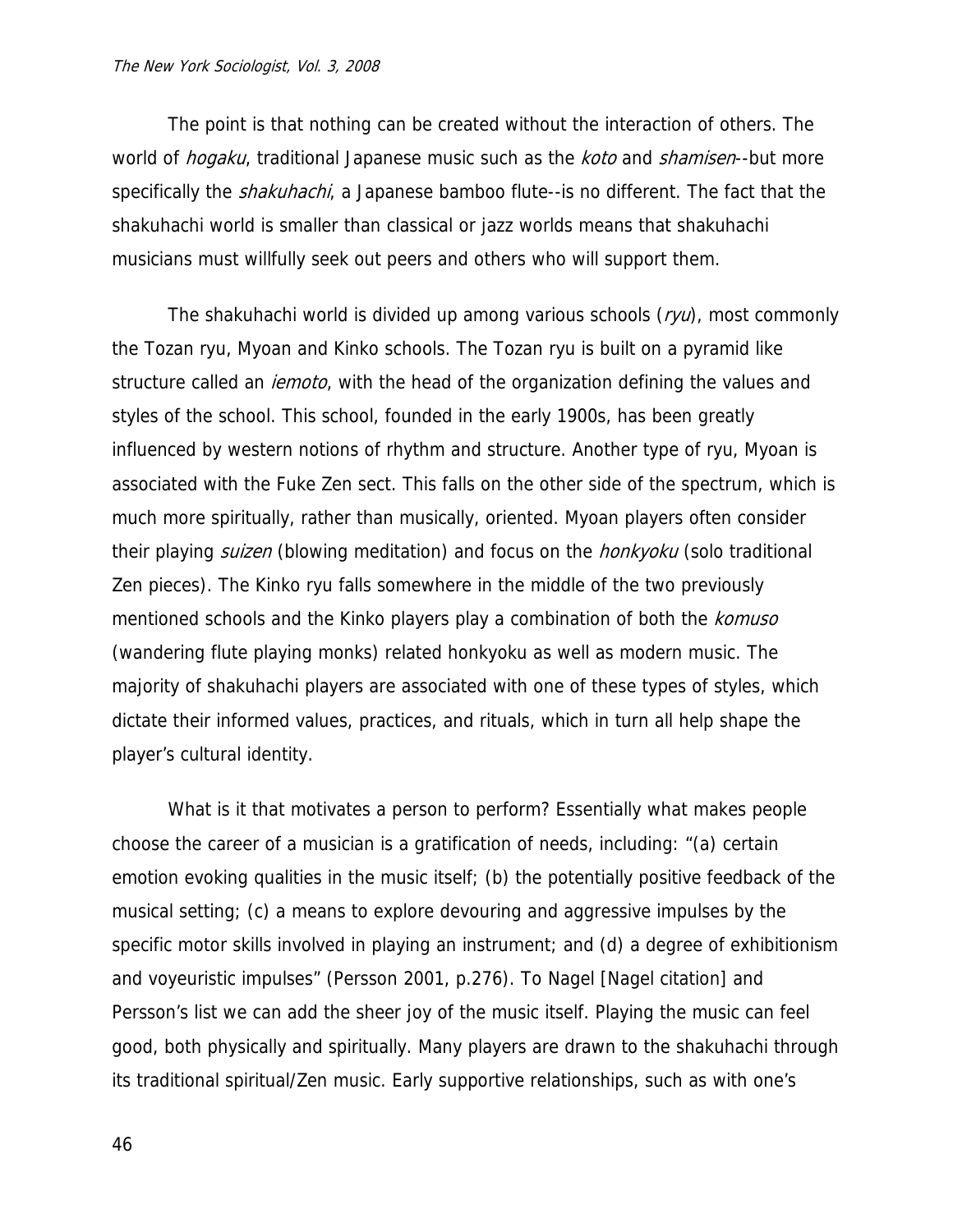sensei (teacher) and sempai (elder students), also play an important role. Artists often seek someone to look up to and emulate, someone who becomes for them a role model.

There is a remaining desire for both the need to express one's individualism and also feel the security of some type of collective group. A musician's identity ultimately resides in both of these areas, creating a balance that enables them to create. Some artists consider this area a safe place where they may freely express themselves; others consider it as a place where collectivism and individualism clash and foster an essential tension for truly creative art to come about. It seems that balance is a key element to maintaining a musician's identity.

For the shakuhachi musician, a final element should be added, an element that may indeed set the hogaku artist apart from most other musicians. This is the desire to explore a meditative spirit. Historically, shakuhachi music was associated less with performance and more with personal spirituality and emotional tranquility. It seems that one often-overlooked aspect of music is the meditative, spiritual and even therapeutic role it can play for the musician. Indeed, many non-Japanese players have entered the shakuhachi world via this last element. Recently, foreign players such as Dr. Riley Lee or Debbi Danbrook have used the shakuhachi in music therapy and as healing music for other people, not only the shakuhachi player. Stemming from his training in shakuhachi and yoga, Dr. Lee is also giving lectures on deep-breathing techniques.

Even though this meditative role is personal by nature, this does not negate the need for collective interaction. The meeting of like-minded people, such as other players and teachers, is a form of motivation and identity reinforcement (Blumer, 1969). Commercially speaking, if the player reaches an amateur or professional level, this collective network will also support that player financially through concert attendance and CD purchases.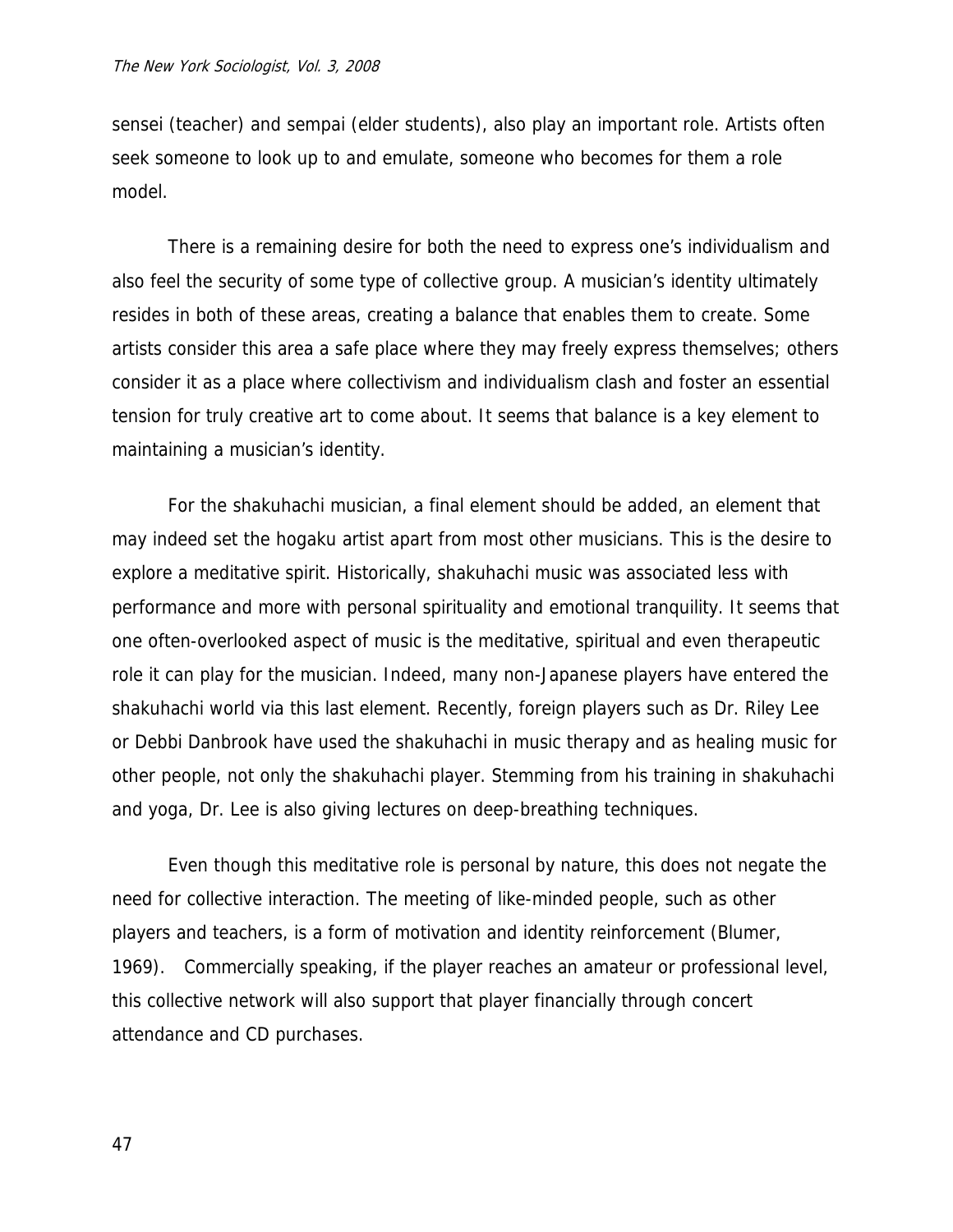Through personal interviews, participant observation, and an original reading of Japanese historical shakuhachi texts, this paper explores younger shakuhachi players in relation to group versus individual identities, as well as the intersection of the traditional image of the shakuhachi player and their changing art worlds. Drawing from the concepts of Howard Becker's (1982) art worlds and Pierre Bourdieu's (1993) habitus and *fields*, we will see how the social networks of younger players today are creating a new value system. This is forever changing the path of this traditional Japanese art.

### **Individuality and Individualism**

There seems only a subtle difference between the words "individualism" and "individuality," but herein lays a key difference when looking at the debate on collective society versus individual society. Self-assertiveness and freedom are associated with individualism. In Japanese, the equivalent of *Kojinshugi* implies juvenile behavior and selfishness (Oxford, 2001). On the other hand, individuality ( $kose$ ) is a "distinctive quality or character" (Oxford, 2001). I believe the positive aspects of the Western notion of individualism lay in the word kosei in Japanese. "This means that the Japanese are in effect denying that there is any good at all in Western individualism and that *kosei* is in fact entirely original and hence 'uniquely Japanese'" (Moeran, 1994, pp. 262-263). I don't necessarily agree with Moeran though because a growing number of younger players are placing a higher value in individuality, and often look to the west's "individualism" as a desired form of freedom.

From childhood we begin forming group identity and building *cultural capital*. Bourdieu (1984) has stated that a person begins obtaining cultural capital at the earliest stages in life and that younger people's opinions and values stem from "definitions that their elders offer them"(p.477). There are outside sanctions for those children who do not participate in the group, thus developing an appropriate group identity and learning at times that group needs come before individual needs and wants. Children are learning the accepted values of the group. They are not actually losing their individuality, but their strengths are used to the advantage of the group, so that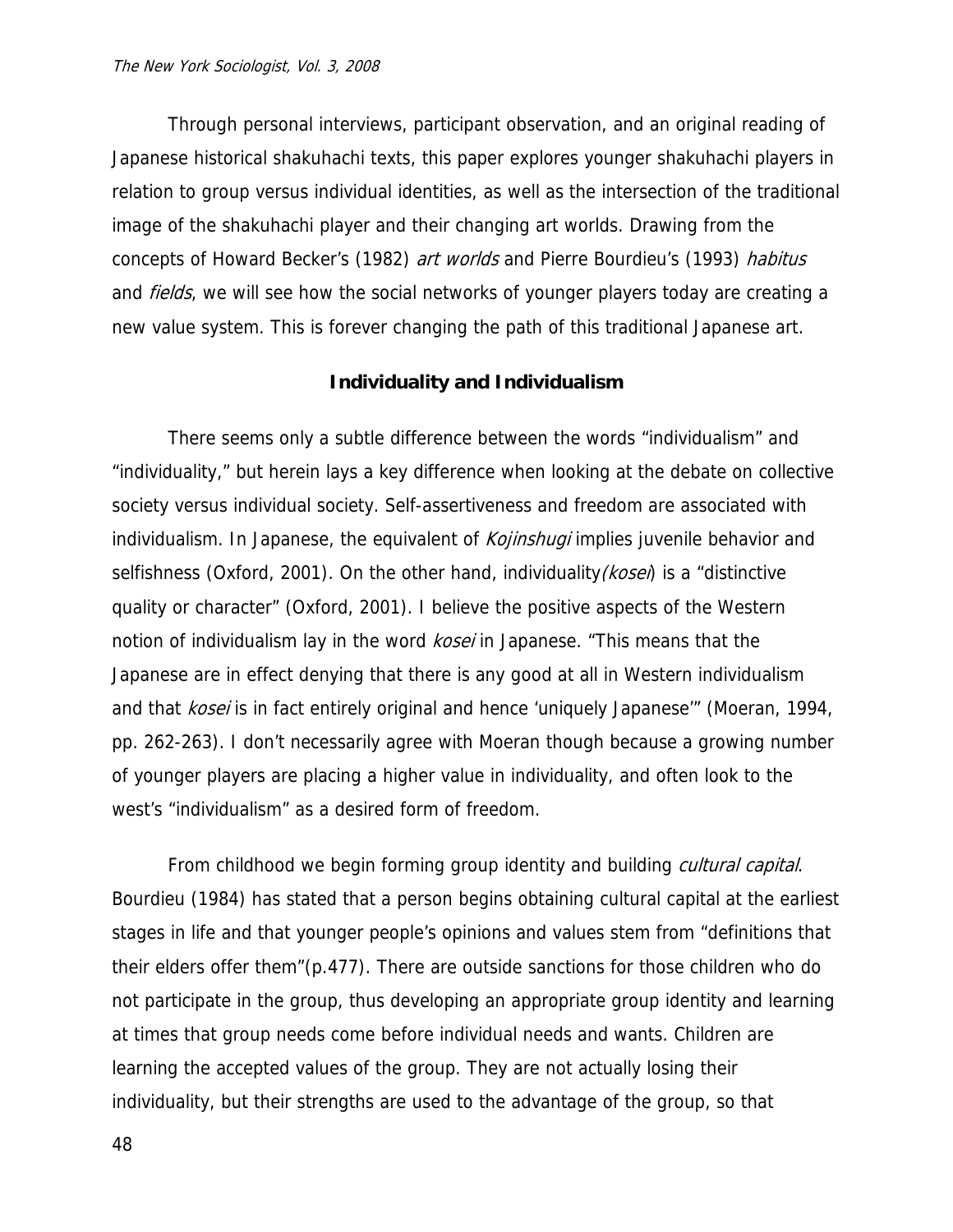success is given to more than just individuals. This shows that group identity and individuality are mutually interdependent categories.

How do these previous concepts affect players of traditional musical instruments? Yokoyama Katsuya (1985), famous player and leader of a shakuhachi school, has mentioned that he stopped playing shakuhachi for a period of time because other children in the neighborhood picked on him for playing the shakuhachi and being the son of a shakuhachi player. If an adolescent played a traditional instrument, it was probably through the family influence, so there may not be a group beyond the family to identify with yet. The majority of junior high school and high school clubs are predominantly focused on western instruments. Until university time, the practice of the shakuhachi may remain more of a private activity. In university, there are more chances to meet other young people interested in traditional instruments. The club, with its relationship between sempai and *kohai* (younger students), shapes the field with its rules. However, these are often less formal than a strict iemoto setting.

 From my participation and observation of university clubs, the majority of Japanese players who start in their college years seem to have the stability of a group, which can make the bond and a justification of playing a stigmatized traditional instrument in these modern times that much stronger. However, many professional performers started playing when they were very young. Group identity would probably be with the family that was supporting these activities rather than outside influences, such as a school club and sempai. In these situations a young player is learning at home, essentially carrying on a family tradition. The child would absorb a traditional playing style and his cultural identify formation would be interdependent on the family. As in Yokoyama Katsuya's case, most players have probably had a conflict with their inner and outer groups due to the nonmainstream nature of the shakuhachi. This may also be true for any young people playing an instrument if the parents have pushed them to do it. Some rebel and never come back to the music world; others may take a break, explore, and go on to become great professionals.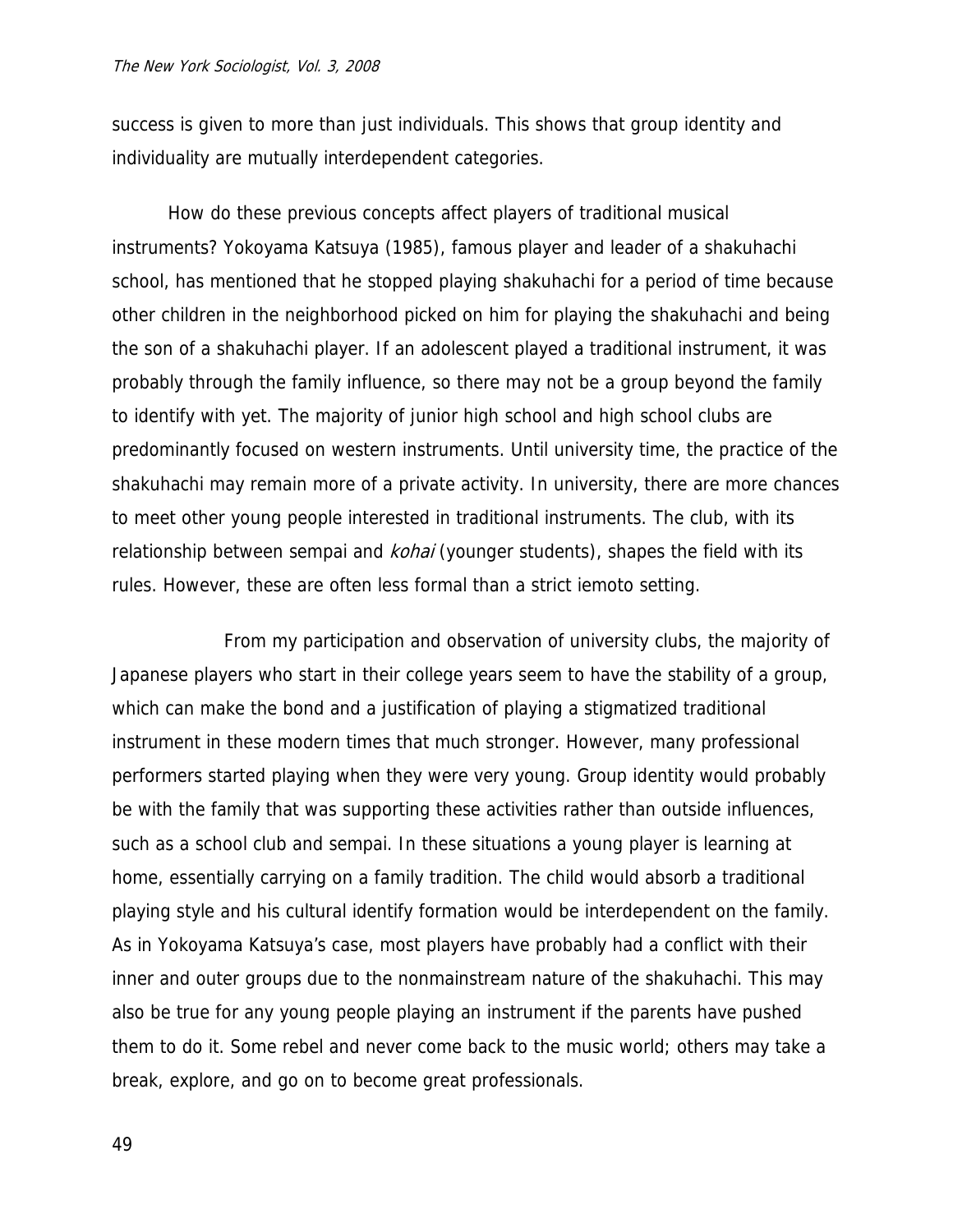# **Individuality within Tradition**

There is no real meaning in either mere tradition or mere individuality (Ooka, 2000). In an excerpt from *Utage to koshin*, Ooka defines an artist's creativity as a clash of two conflicting themes. It is in a coexisting sphere of opposites that artists can truly express themselves:

If that [*awase*, or bringing into accord] alone were sufficient to bring forth works, nothing would be simpler. But in reality, awesome works were created only by people who, in the midst of a setting created for the sake of bringing people into accord, became painfully aware of the necessity to return to solitude, like it or not. Furthermore, strange to say, when people withdrew completely into solitude, their works lost color. Only when the will to bring oneself into accord with others and the will to return to solitude were pulling against each other did the work of a poet or writer exhibit true brilliance... What must be kept in view is the point at which the tension between these conflicting pulls hits a maximum; at that juncture we have neither a strict adherence to tradition nor an emphatic assertion of individuality. There is no real meaning in either mere tradition or mere individuality. But the area where the crests of these two waves strike each other always arouses interest, tension, and excitement (Ooka, 2000).

Ideally, through this conflict, some inner peace allows us freedom from traditional restriction; while at the same time prevents us from being forced into expressing our individuality. According to Ooka, one without the other is not where true art resides. A degree of both solitude and socialization may at times strain a person's identity, but this combination is an essential part of the creative process and a key element of a musical identity. Tradition at times may feel constraining. However, if freedom is not the norm, pure freedom leads to a state of anomie. Here is an excerpt from an interview with a famous American shakuhachi player in New York City, Ronnie Nyogetsu Seldin:

Interviewer: My experience of Japanese arts is that they are very highly structured - - with a very strict hierarchy. As Westerners, we can tend to be very strong individualists. How did you find that with learning the shakuhachi?

Ronnie: Where in the West they say "Make this your own, put your own spirit into it" -- a revolution where you turn a thing on its head -- in the East they look for evolution -- a gradual, natural change. This sort of change will happen naturally when you try to imitate. You try and imitate as close as you can, in dance or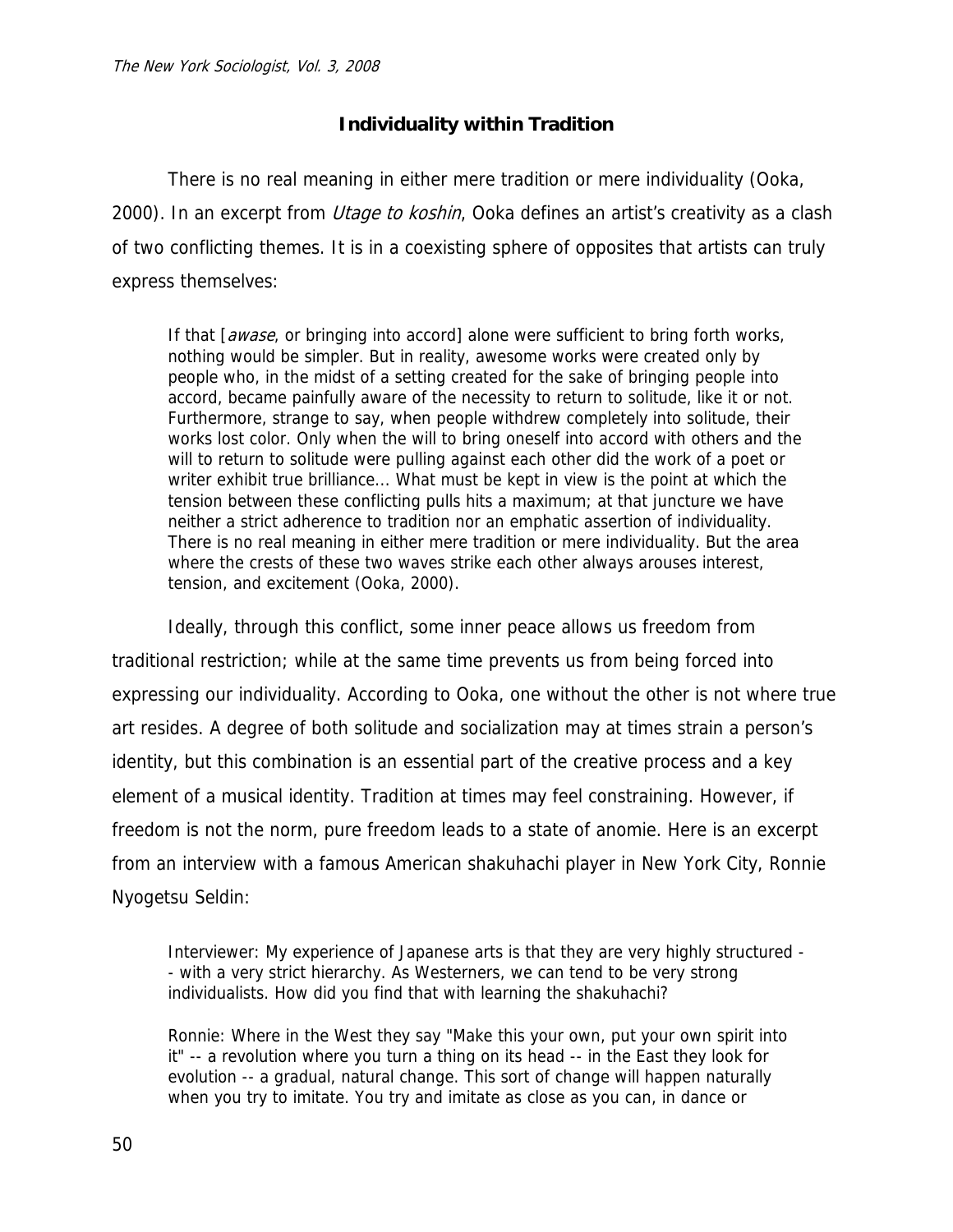shakuhachi, but a slight change will always come in, and this is the beauty of how the art evolves over the years.

Interviewer: So how do you maintain your own sense of creativity within these structures?

Ronnie: You can't help but do it, because you find the music living. In a way, it's not that different from a classical pianist who plays Bach, or Baroque music all the time. They probably find as much creativity in expression and interpretation within the music as I do. I cannot pick up the shakuhachi for one day without having learned something. (McCoy-Eller, 2001)

In order to express individuality, musical artists need to embrace this traditional art and its basics, and then allow their culturally informed values to collide and expression will come about naturally. In translation, imitation is simply used to describe the learning practices of many traditional Japanese arts. But an essential aspect of this, as Seldin points out, is that we need to make the music living, not something stuck in the past but relevant to modern day people. And this can only be done by putting oneself, which is not a fixed entity to begin with, into the music. Because identity is not fixed, a person can never play a song exactly the same way twice. Anthony Giddens (1991) has argued that, because of the changing global society that we live in, our identities have become more diverse. One's mood, the environment and the audience are always changing; therefore the music also changes. We have an ever-changing concept of ourselves that when combined with our fixed version of a piece will never produce the same musical interpretation.

With the solo-focused honkyoku making use of the concept of *ma, or the space* between something, there is a freedom and space to put one's own individuality into the music. In order to make the songs interesting, the artist must express himself in these solo pieces without deliberately changing the tradition. This may be another reason why foreigners seem to prefer honkyoku rather than the ensemble music associated with koto and shamisen. But in the Japanese shakuhachi world, to be considered a musician, one must often be able to play both types of music. Learning the traditional Japanese notion of rhythm and other musical concepts such as Jo-ha-kyu (beginning slowly, speeding up, then ending swiftly) brings the shakuhachi player into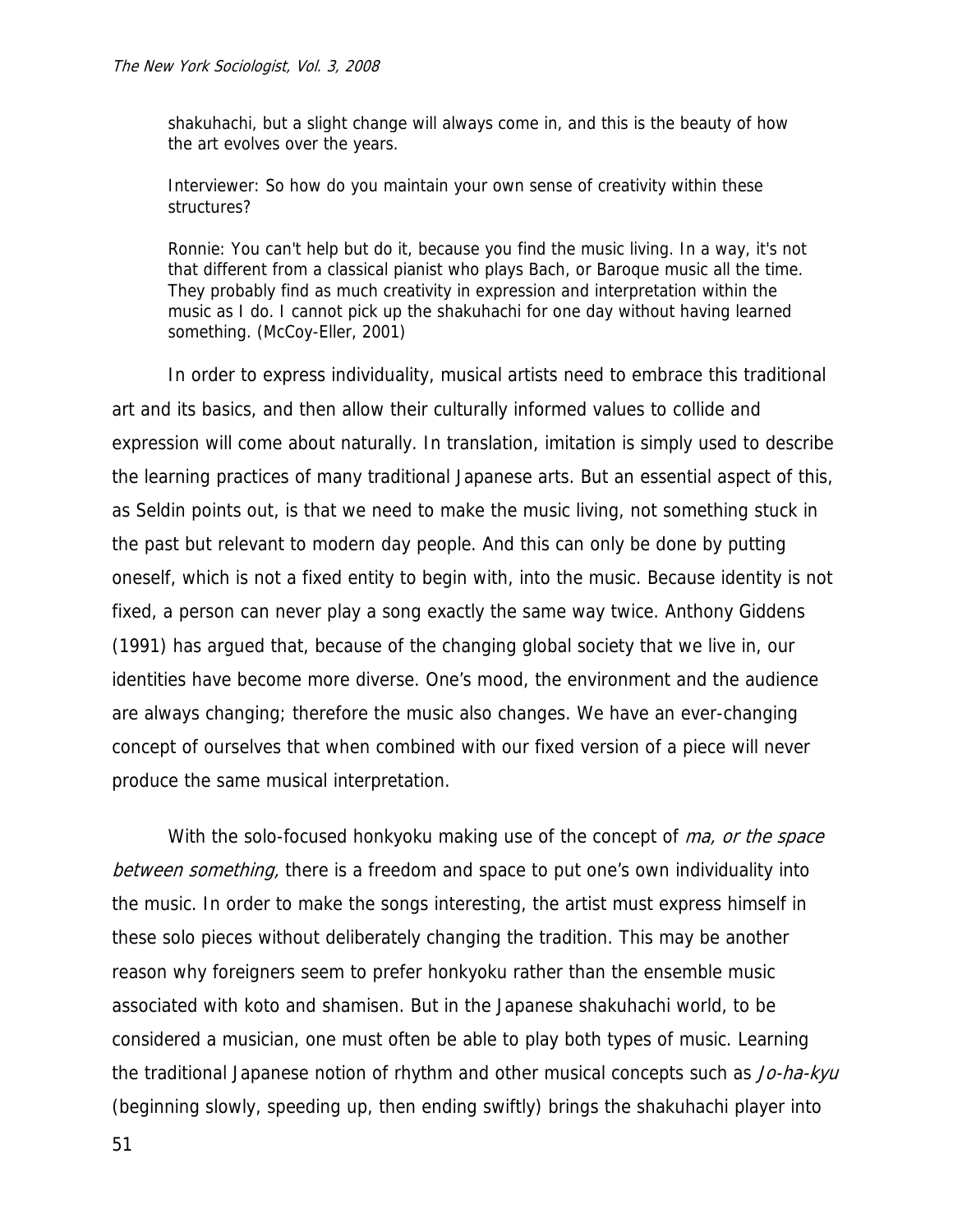the arena of collectivism in the context of playing with other ensemble members, yet another level in a player's world. Learning to play with other instruments and remain in sync is another essential skill for the player. In essence, an individualistic and a collectivist identity must be formed if a person is to be considered a shakuhachi musician in Japan.

The following section explores how these social networks of tradition and modernity affect younger players today. Many younger players are creating a different set of rules to make a name for themselves. Likewise, long-established rules are being recreated.

### **Younger Players, Their Search for Identity, and the Future**

Globalization and a hybridization of music genres have affected the shakuhachi world. Elements of competition, efforts toward uniqueness, and the quest for a new musical identity that sets one player apart from another have become essential values. Meanwhile, the media have put pressure on the shakuhachi world to produce a type of player who can be "sold" to the consumer public.

The following section focuses on several younger players and their current values, asking the questions: Where do they want to take this music? And what role does tradition continue to play in their identity construction? I suggest that with changing values younger players today are now playing in two worlds. They still have a relationship with the traditional world, but they also have a free space to develop their own styles and genres of shakuhachi music. This leads to a changing definition of collectivism in Japan. It seems that with the younger players playing outside of the traditional group and their established rules, traditional schools are accepting a lower amount of participation. The following cases are examples of players grounded in tradition but exploring new musical genres with the shakuhachi, and they represent a growing number of shakuhachi players. I have come in contact with these players and periodically see them in traditional music magazines.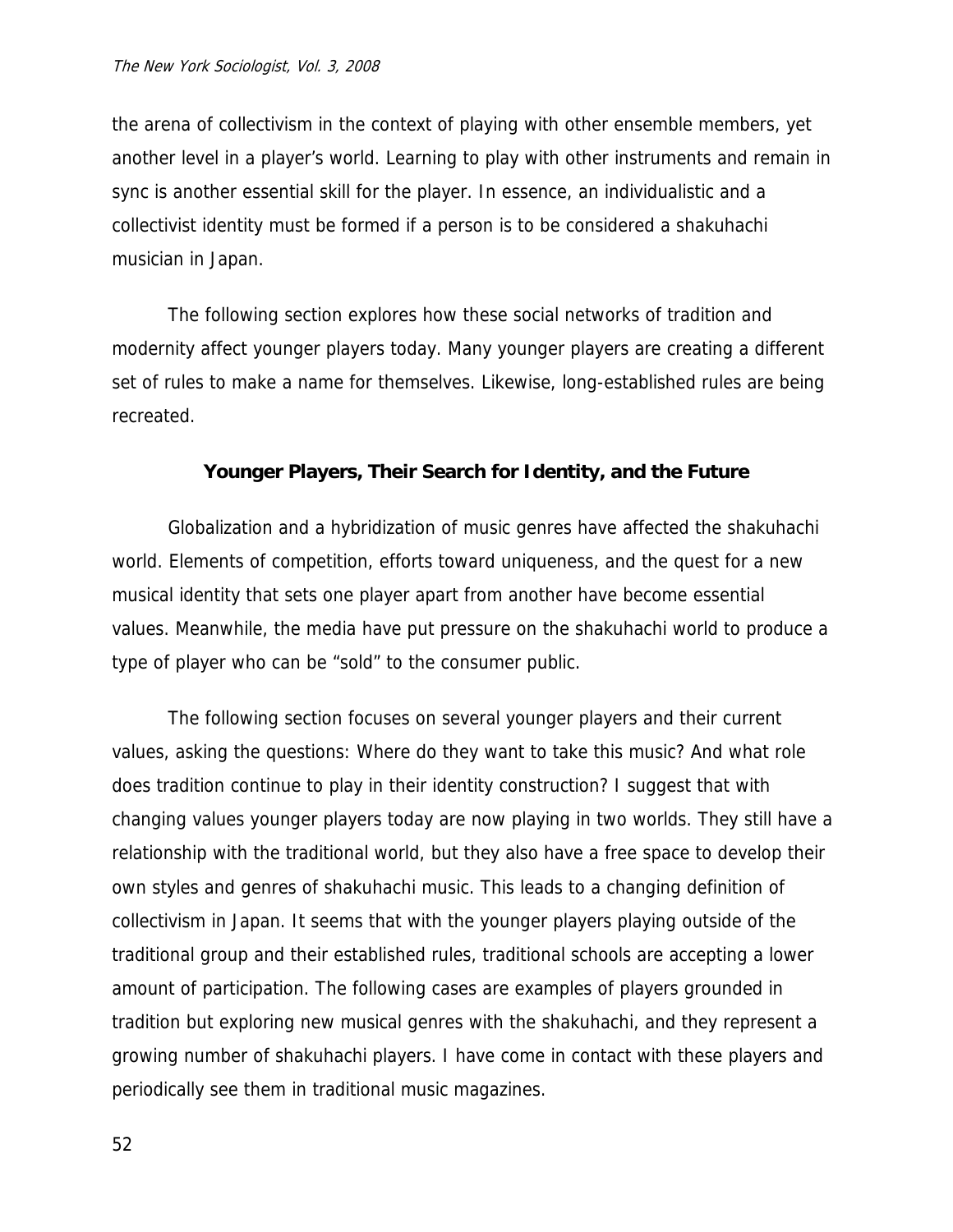

# **Hanya Teikoku**

Hanya Teikoku is a shakuhachi trio comprised of three young players, (from L to R) Motonaga Hiromu, Kominato Akihisa, Iwata Tetsuya. This picture from their website [\(http://www.geocities.jp/hannya\\_teikoku/\)](http://www.geocities.jp/hannya_teikoku/) depicts both their modern wild side (wearing western clothes with unbuttoned

dress shirts and long gazes into the distance) as well as their formal and traditional Japanese side (shakuhachi in-hand and wearing *hakama* displaying their family crests).

Iwata commented on the kind of mood they want to create: "We want to heat up the situation. It doesn't matter if we make mistakes, we want to touch the audience's heart with an aggressive performance" (Tanaka, 2005, 3. the author's translation). They state their goal as performers, to offer a clear distinction from performers of different generations. Older players may not make a statement such as Iwata has made. More seasoned players may want the audience to be moved, but they might not go so far as to value an aggressive performance regardless of mistakes. Kominato said: "I want young people to say, 'Hey, those guys are really cool!' In our case, we play songs with many interchanging parts and we want to show how interesting that kind of music is" (Tanaka, 2005, 2. the author's translation).

It also seems that Hanya Teikoku is definitely playing for a younger audience. Wa-On is a bar-type setting where they used to perform. From their comments, one gets the feeling that they aren't playing too many retirement homes and hospitals. Hanya Teikoku is comprised of young members who have a sense of what young people want and what moves them. Lastly, Motonaga mentions their future plans: "We are expecting to play abroad more. About 40 years ago there was a famous group called the Shakuhachi Sanbon Kai, comprised of three great young players Aoki Reibo, Yamamoto Houzan and Yokoyama Katsuya who were responsible for creating a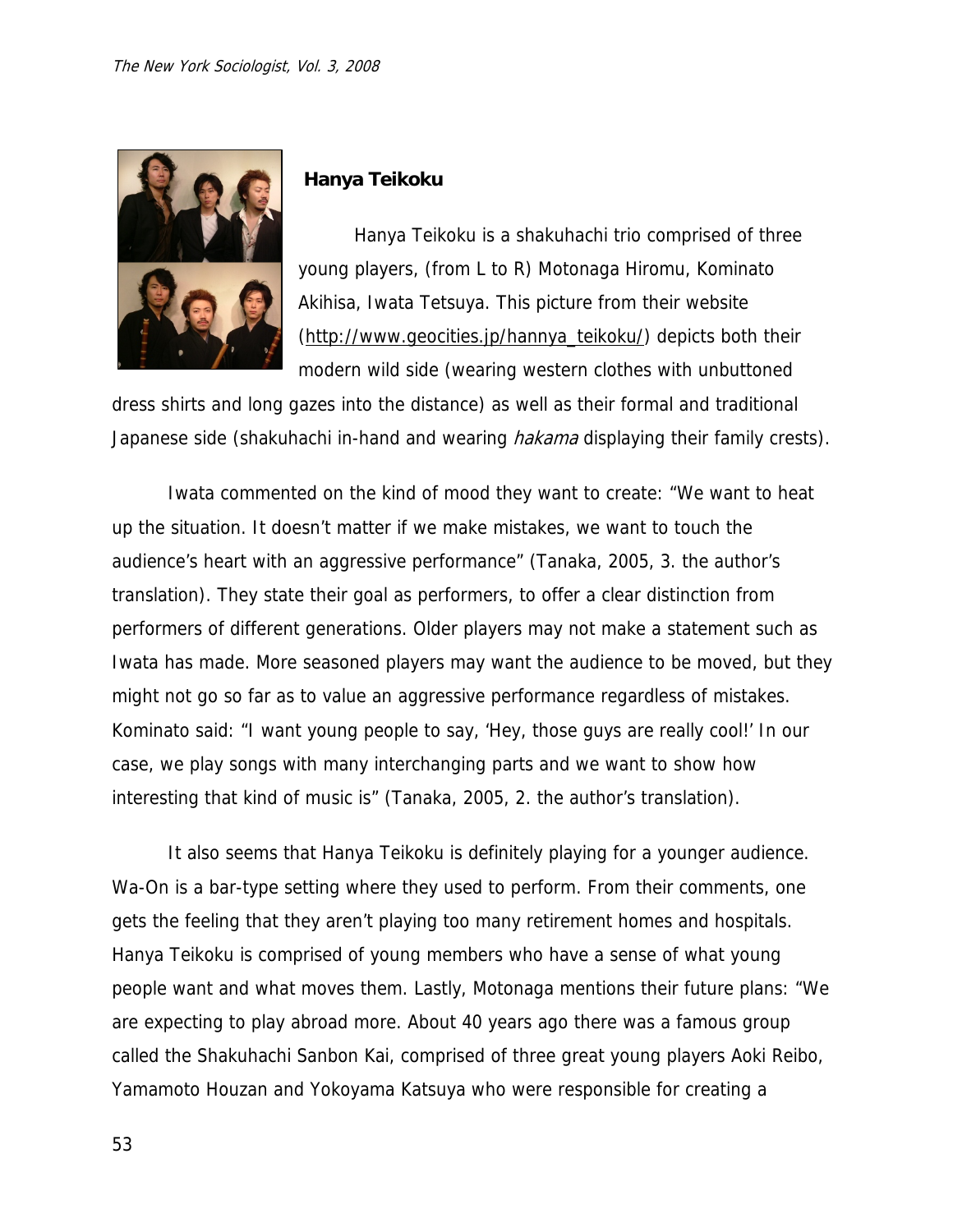shakuhachi boom. It's Hanya Teikoku who is now creating a boom with the ladies" (Tanaka, 2005, 3. the author's translation).

This group and others like them often, are forced to compare themselves to the great players and the Living National Treasures, people who are recognized by the government as being important cultural treasures to the country for maintaining an ancient tradition. As they carve out their own niche, Hanya Teikoku is focusing on a club atmosphere with the target audience being younger people, especially women.

Richard Chenhall is a player from Tokyo's Sofia University's traditional music club, where Motonaga is a teacher. He explained an aspect of Motonaga's appeal:

In this setting while (Motonaga's) outward appearance is as a young trendy musician which he definitely encourages, especially as the majority of the 25 shakuhachi players are young women between 18 and 23 his legitimacy comes from being able to play honkyoku (very well). The main teacher does not play honkyoku so (Motonaga's) access to this 'traditional'' music enhances his legitimacy. He is thus not only very cool (which does encourage young women to start playing the shakuhachi here) but he has access to the 'real' shakuhachi tradition. (R. Chenhall, personal correspondence, Nov. 2007)

Motonaga is a perfect example of the modern player who is balancing and utilizing two different social worlds. In this case, it is precisely because of his traditional affiliation that he is able to spread the shakuhachi through performing and teaching, shaping more young players who are also potential fans as well. The fact that he is fashionable is an added advantage that helps create an interest in traditional music with other young people, especially women.

Modern society and its values have altered the goals of players from the time of the komuso, wandering shakuhachi-playing monks associated with the Rinzai sect of Zen, to the current players. Signs of the times can also be seen in the marketing of younger male hogaku players as symbolic playboys, similar to hosts in a club vying for female fans. Recently a new hogaku unit was formed called ASH-Roty. It is comprised of Iwata from Hanya Teikoku and another shakuhachi player, four Japanese taiko drummers, and two tsugaru shamisen players. They were formed and first played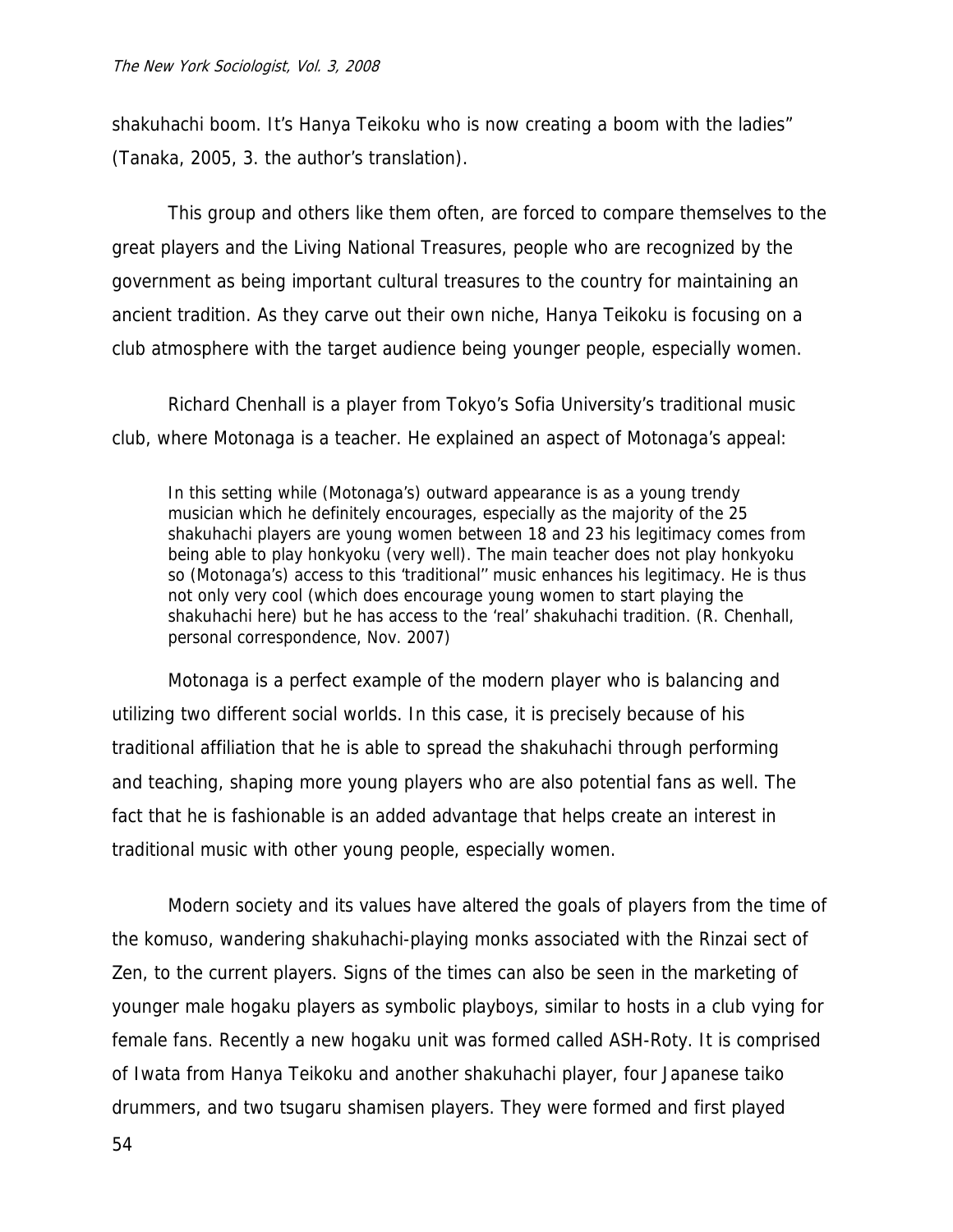together at a hotel club similar to a host club geared towards female customers only. They played many of their own songs and also catchy songs like "Hey Jude" that got everyone moving. Imitating a real host club, they even started a membership system, a website, and 30-minute DVDs for their customers. In November 2006, they had a dinner show at the Prince Hotel Club EX that also included dancers, and for New Year's hosted a countdown special live performance.

With the growing number of younger pop/hogaku groups like ZAN and RIN, it's obvious that someone is trying to make a profit by opening up the music market. Pop music sells because it is made for the masses. As Adorno (2002) wrote, there is a necessary process of standardization. There are many great advantages to learning an instrument from a very young age, which the industry hopes will lead to a pro career at a younger age. The music industry will sell more music if the person is younger and has a good look, but will the hogaku/pop industry in Japan start to sacrifice quality music for a young star "symbol"? The Yoshida Brothers, a younger shamisen duo, come from a strong traditional core. They have succeeded professionally, but how many in the future will also be willing to patiently wait for their time to come?

The media's push for younger marketable players may lead to promotion without the required training and skill level. Without this traditional base of techniques and familiarity with various genres of shakuhachi music, players may experiment early in their musical education and create something they believe to be unique, but in actuality may actually have been done many years ago.

RIN, an all-female hogaku trio, has at times been criticized for not creating or blending traditional music with pop, but instead merely playing western pop music and adding a repetitious, simple rhythm while using Japanese instruments. Reading into this, what the critics are saying is that the younger generation lacks Japanese roots. Instead, musicians are playing the music that they know – western music – because it is prolific in modern Japanese society, thus disregarding tradition rather than upholding it.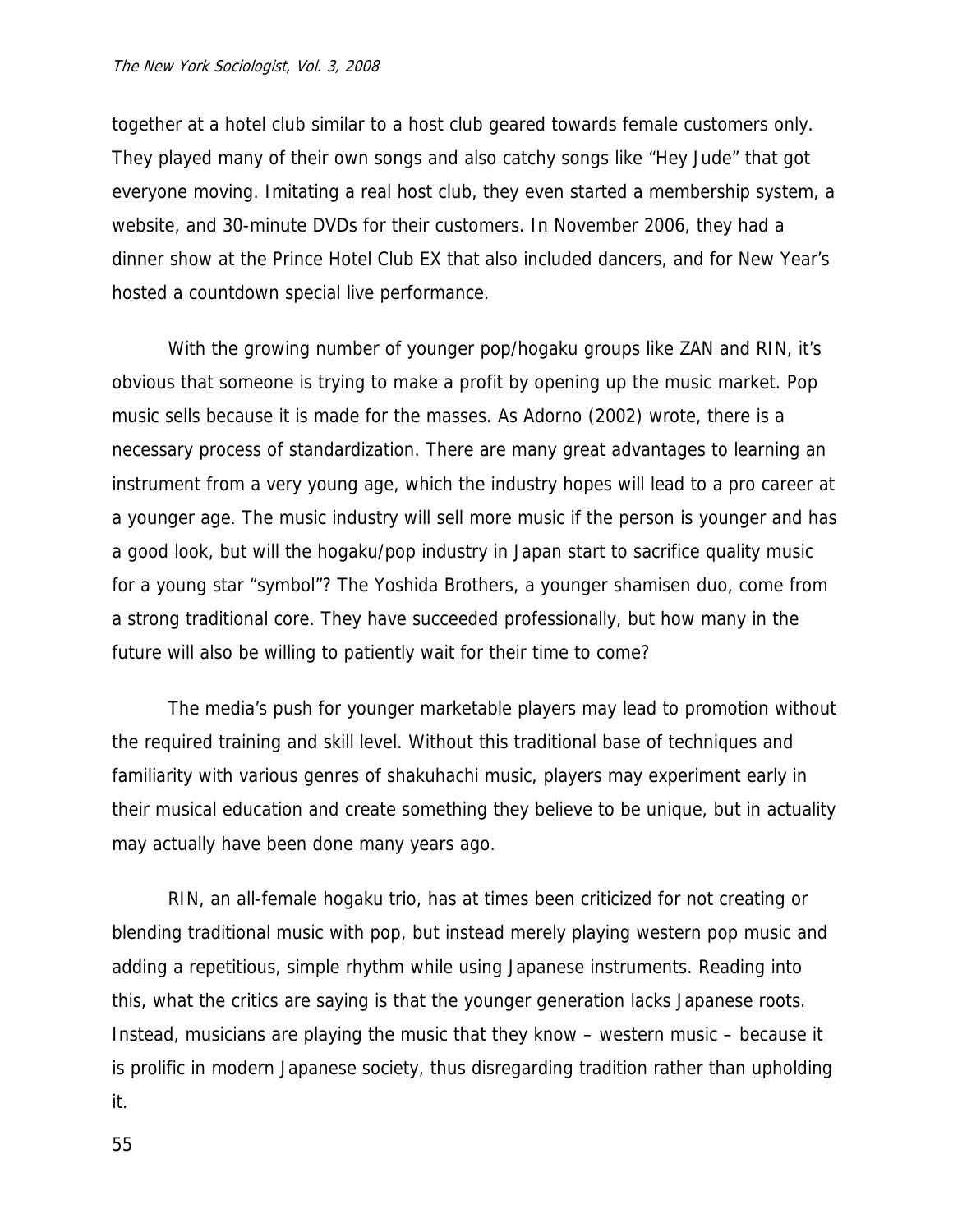This begs the question, "Whose tradition is it anyway?" If a person grew up without any traditional music, or even if his parents were not exposed to it, can he really be expected to uphold an unfamiliar tradition? In the traditional music world in Japan, the answer is usually yes. In Japan, most people interested in traditional instruments usually find themselves in the middle of an iemoto (pyramid) type of school, with a top-down structure of rules that shape that player's field. One may teach and perform publicly only after having learned properly and paid his dues.

Theoretically speaking, the concepts of fields and art worlds are not exactly interchangeable. I find that Bourdieu's concept of *field* fits better when I am referring to past players and players who are engulfed in the strict iemoto system. A player's field tends to be more structurally organized through the various systems of power that come into play. Becker's concept of world seems to have a looser, unlimited, area of social compromise. Younger players in the shakuhachi world have more freedom to make choices depending on the perceived responses, as opposed to some outside pressure or power. However, because these different worlds of tradition and modernity overlap, both concepts are relevant.

What is happening and is likely to continue, is that more young people will experiment and perform more freely, defying traditional rules in the process and expanding their worlds. This is due both to pressures from the media to produce marketable young performers and to the trend of younger Japanese searching for and expressing individuality through their music.



# **Obama Akihito**

Obama is a good example of a younger player who is balancing two worlds -- that of still having access to the collectivist traditional world where his established field exists, while also maintaining a place outside of the sempai/kohai and teacher relationships, which allows

him the freedom to develop his own musical identity.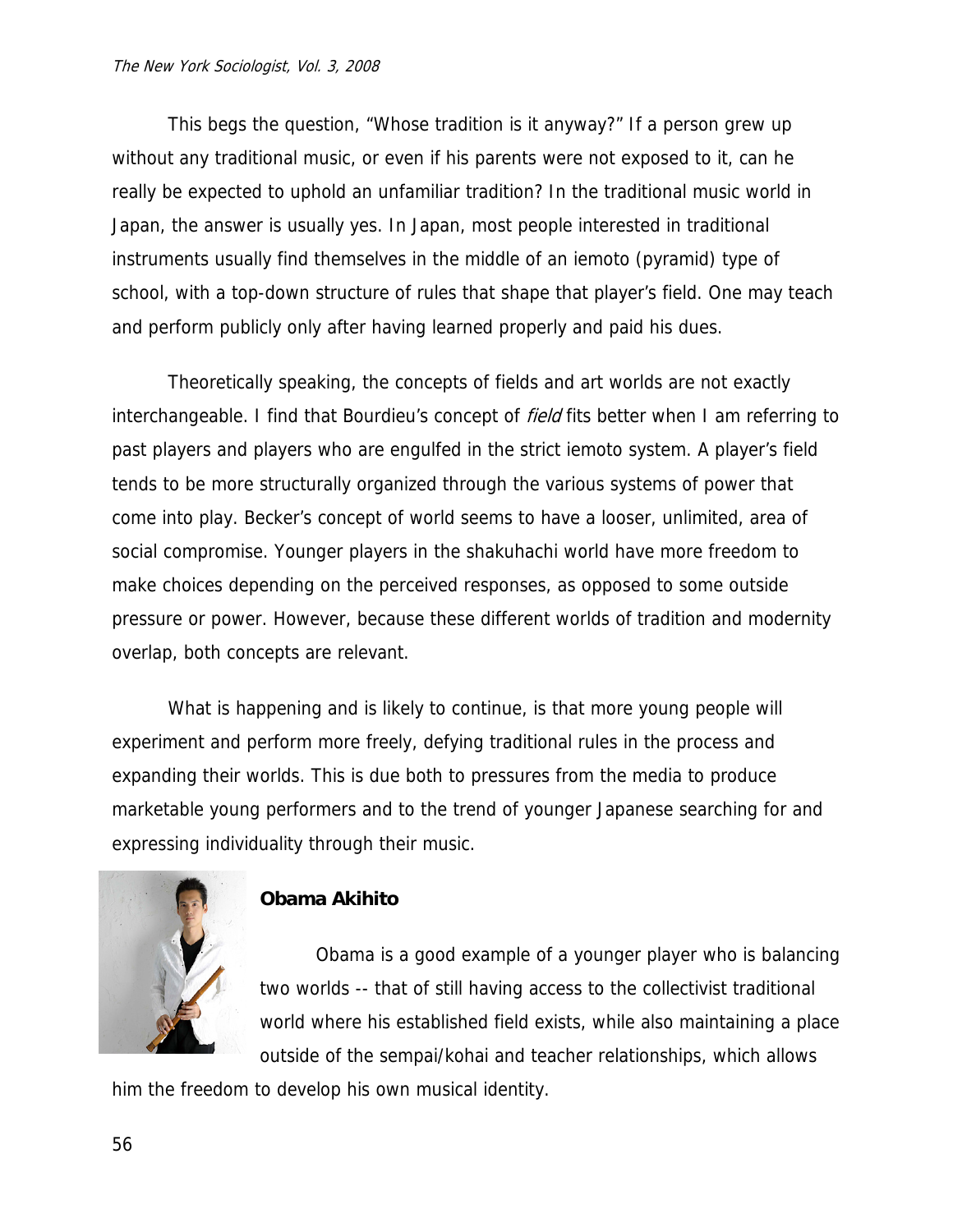At Doshisha University Obama's sempai, Matsumoto Hirokazu, introduced him to Kinko ryu shakuhachi teacher Ishikawa Toshimitsu. Come junior year when others were job hunting, Obama decided to pursue the shakuhachi as a career. His undergraduate degree was in philosophy, and he believes that the shakuhachi is composed of three essential areas of music, religion/philosophy, and culture. In order to be completely familiar with the instrument, one needs an interest in all three areas.

When he told Ishikawa sensei of his desire to play the shakuhachi as a career, Ishikawa sensei recommended that he enter the NHK Ikusei kai, as he had also done. This is a year-long weekly course on hogaku and learning to play in an ensemble. It is often a desired credential for many aspiring hogaku musicians with solo ambitions. Hence, this is another step in forming a collectivist identity.

Obama says he had fun and made friends, many of whom he still often sees around the shakuhachi scene. During that time he even shared an apartment with another shakuhachi player, Sunagawa, who went on to join the group ZAN.

 More than his time spent at the Ikusei kai, however, Obama attributes his current social network more to his part-time job that he had at Wa-on, a recently closed traditional music live house where many amateur musicians gathered. He performed there often. Many of the younger popular groups, such as ZAN and Hanya Teikoku got their first starts here.

A new structure of social-networking is taking place in Tokyo and other large cities in Japan. We can't say these new structures are replacing the old iemoto system, but shakuhachi players have more choices now. This reflects how Japanese society in general is loosening its grip on tradition and allowing for individual expression. The traditional concepts of the sempai/kohai relationship and group membership remain, but the desire to express one's originality and the public's desire to see and hear it are also apparent, something not previously tolerated in Japan. These younger players are now living in two collectivist arenas, their traditional groups and the group of new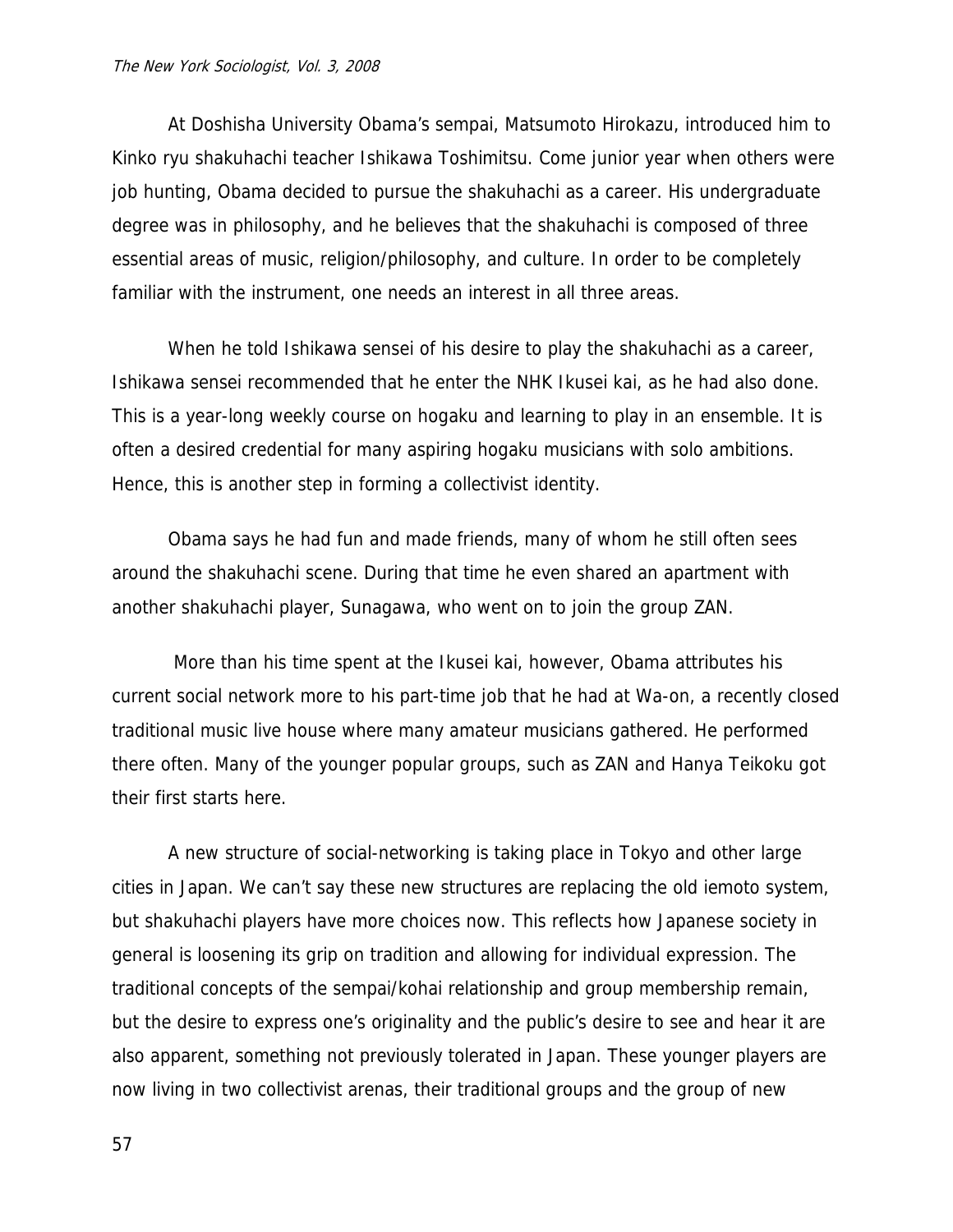experimental musicians that they foster for support. Participation in both arenas is a balancing act.

Obama believes that there is a power and a unique quality to honkyoku that should be preserved. When he plays abroad, honkyoku is the main form of music that moves the audience. Every country has its folk songs, so there is some form of connectedness underlying such music, but it is the uniqueness of honkyoku that most people are drawn to. On a daily basis, Obama is balancing modernity with historical tradition, city life with rural memories, and various opposing genres of music and their target audiences. It may sound like a conflicting, hectic lifestyle that could lead to an identity crisis. However, Obama takes comfort in it as a balance that he needs in order to lead a successful life as a modern player of a traditional art. This seems to be the tension or conflict that Ooka mentioned, a tension that is essential in creating inspirational music.

Even in these modern times, many players are trying to continue their tradition. However, the constraints of tradition are lessening, leading to multiple and broader identities. Are these multiple identities and ethics a contradiction? For many players, no. They can weave in and out of various social webs, adjusting values and ethics along the way. If the player is striving to hold rank in an Iemoto school, the social web is often very limited. But for the many up-and-coming players who are young and interested in creating something never heard before, this extended web of connections is desirable.

### **Female Players**

Another sign of change is the number of female players today. Traditionally only men of samurai lineage and those connected with the Fuke-sect Zen temples could become komuso monks and play the shakuhachi. In general, more young people are becoming interested in the shakuhachi, as can be seen by the increasing number of professionals in their 20s. Also, the number of university students who join shakuhachi clubs at school is increasing, with 2005 marking the year with the greatest number of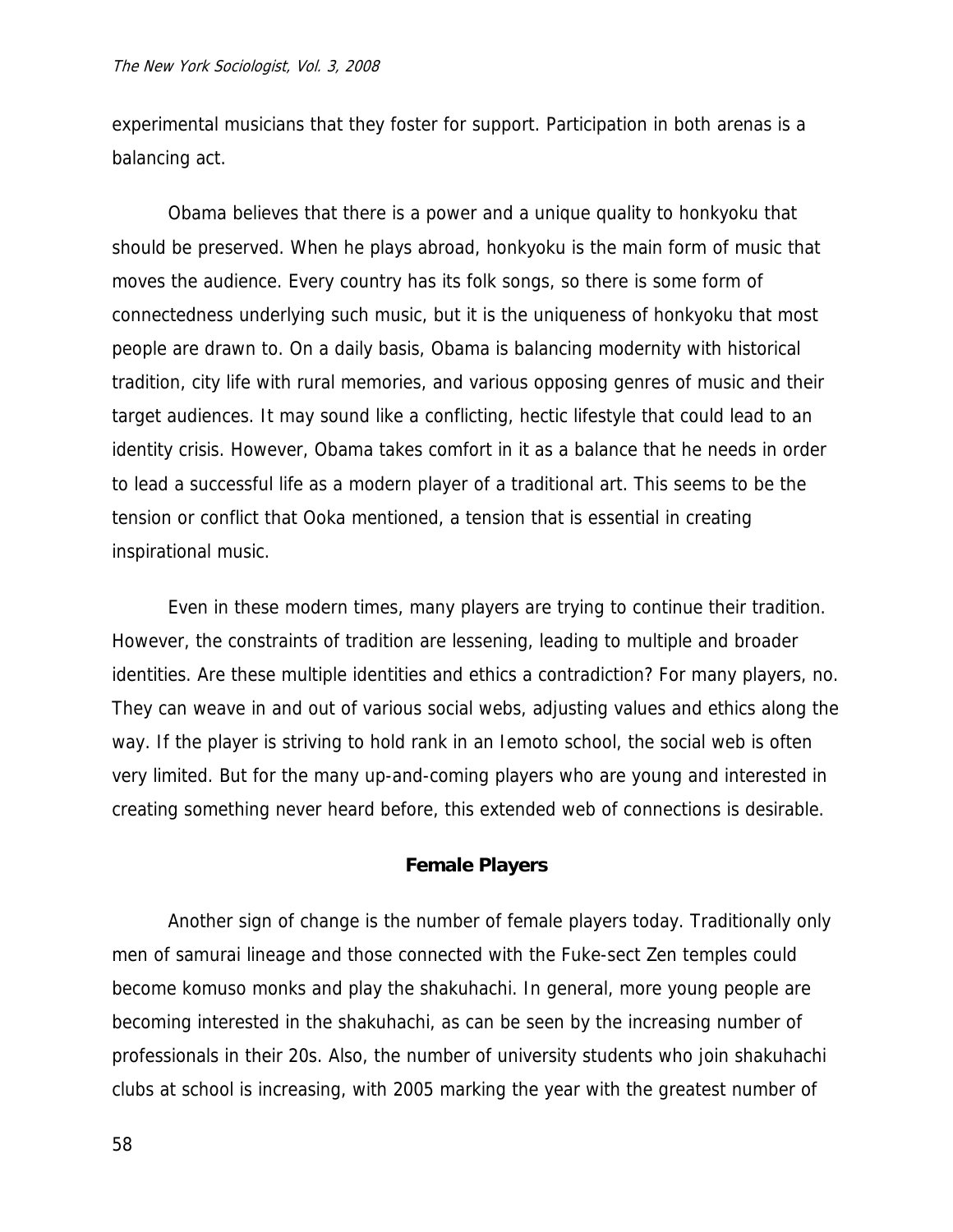students (57) who participated in the yearly National Student Hogaku Festival in Kyoto (Tanaka, 2005, p. 44). Just like many younger male shakuhachi players, female players are also getting their start in university clubs.

 Many foreigners are drawn to the shakuhachi via Zen and see it as a tool for meditation. But why has the shakuhachi become more popular with Japanese women? From interviews with players from various universities and participant observation in the hogaku club at Osaka University, I find two recurring reasons for the increase in this instrument. The first being that a family member had played, often a grandfather and they remember that sound/feeling and want to continue it. The second often-cited reason is the shakuhachi's uniqueness. At Sophia University, some women say they "enjoy the freedom that comes with their unique status playing shakuhachi as women, compared with playing koto, which in their minds reinforces many of the cultural stereotypes of Japanese women. By playing shakuhachi they are perhaps accessing a more dominant male voice" (R. Chenhall, personal correspondence, Nov. 2007).

Deliberate or not, more women are crossing the once strictly enforced of sex roles boundaries. I have observed that Japanese players and teachers on the average are very accepting of and encouraging to female players. However, it is general society that at times seems a bit slower in accepting the breakdown of these stereotyped roles. Perhaps this acceptance and collectivism within their shakuhachi world gives more women the confidence to claim their uniqueness to general society.

A great increase in the presence of female players has been noted at international shakuhachi events, as well as local events, such as the past two years of the Kyoto Summer Concert and the International Shakuhachi Training Center's summer gathering in Bisei, Okayama. More group songs are being performed, widening the audience's often limited perception of the shakuhachi. The following example of female players shows the media's desire to yet expand the market of traditional music. They have definitely set a precedent for other up and coming female groups.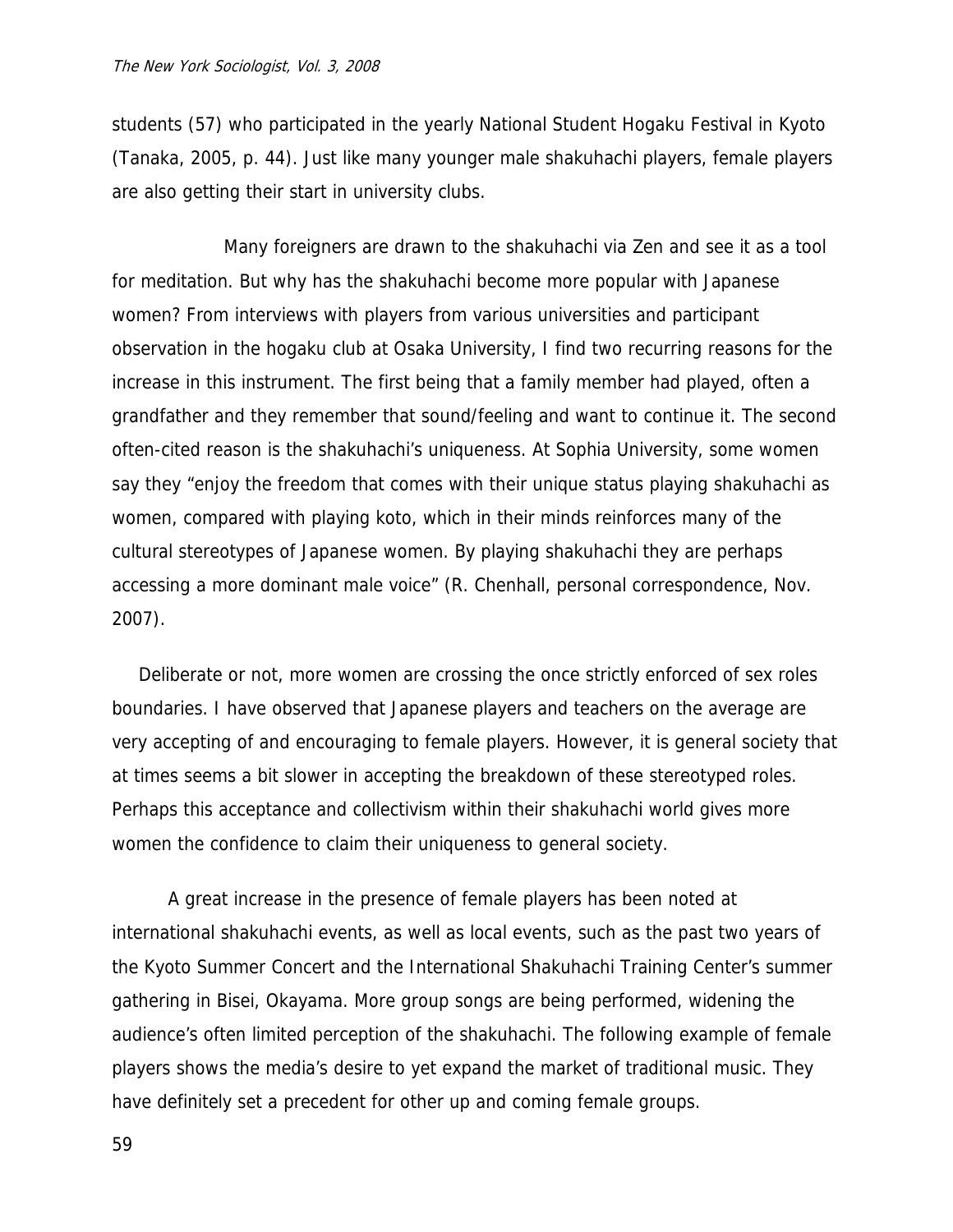

# **RIN and Tomoca Nagasu**

The pop/hogaku group RIN was comprised of All-Japan Hogaku Contest winners and graduates of the Tokyo University of Fine Arts. Yoshinaga Mana, Nagasu Tomoca and Arai Chie-- who have played music since childhood -- first met as students at Tokyo's National

University of Fine Arts and Music. United by their love for timeless Japanese instruments, as well as for western stars including Destiny's Child and John Lennon, they formed a group soon after graduating. "The thousand year spirit in our instruments," says RIN, "has a soul that needs to be heard" (Helsel, 2006, online magazine).

Again, the RIN musicians were selected because of their authentic talent stemming from a traditional music background and contest winnings, as well as a cute look that was marketable. They have brought a little sex appeal to the traditional music world that can now market itself to the general public and collaborate with pop stars of different music genres and countries. For the first time, groups like ZAN and RIN are making music videos aired on regular music television stations. RIN's first single "Anti-Hero" in the third album "Inland Sea" features American pop singer Lisa Loeb on vocals.

RIN is trying to take make it big in the US as well as Japan: Their U.S. debut album "Inland Sea" -- featuring guest vocals from Lisa Loeb and Leigh Nash - - was released on L.A.-based Domo Records ... Now, the girls are embarking on a series of Stateside showcases at some of the country's hottest clubs,



leading with dates in Los Angeles and New York that feature Loeb and Nash, respectively, to help celebrate RIN's first-ever U.S. tour (Helsel, 2006, online magazine).

Nagasu Tomoca is the shakuhachi and biwa player in RIN. She has studied traditional music at some famous places with some famous people. She is much more in the media spotlight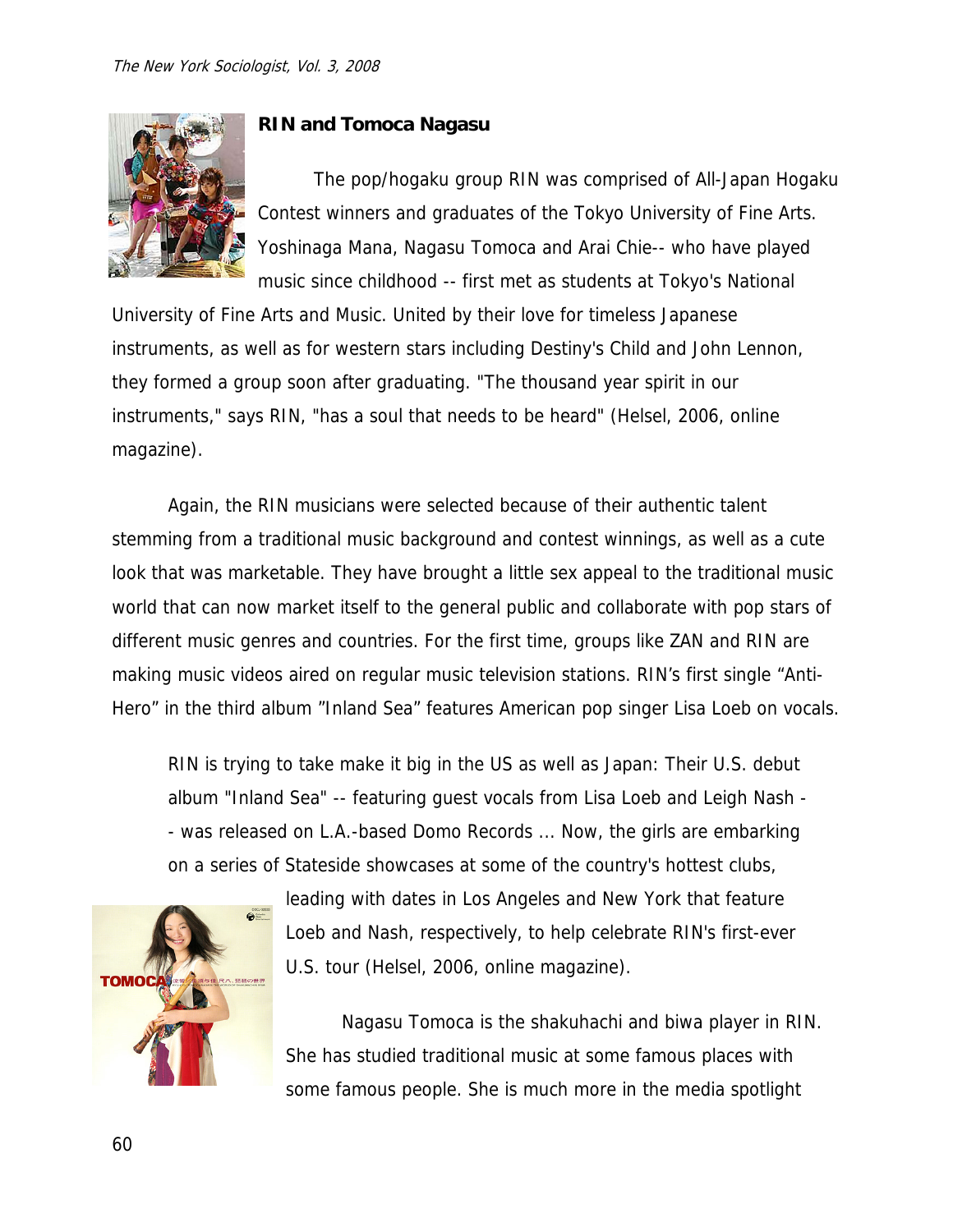because of her social network in Tokyo and the certificates of authenticity that she has earned along the way. She graduated from both the NHK Ikusei Kai program for biwa and the Tokyo University of Fine Arts majoring in shakuhachi. She has been playing Kinko ryu shakuhachi and Satsuma biwa since the age of 10. She also won the All-Japan Hogaku contest in 2003 for biwa. She has even studied shakuhachi under the late National Treasure Yamaguchi Goro.

 Although Nagasu is still a member of RIN, she recently also released her debut solo CD. Even though she has established herself as a shakuhachi player, she did not get very good reviews for her solo CD. Similar criticisms were made about RIN, in that there was too much pop in the music. People said that it is basically western pop music using traditional Japanese instruments. Critics also have said that although she is a good player, the CD lacked creativity and originality that hopefully will be explored more in her future endeavors.

 Nagasu is another younger player who has strong roots in the traditional world, but she is now stepping into uncharted territory. In the RIN project, she has the support of two other like-minded women, but she must have felt the need to express her individualism even further with the release of her solo CD. There is no way to be certain, but if most of her efforts are centered around fostering a social network of modern musicians and creating new music, her traditional ties may be weakening. There is only so much time to dedicate to the various collectivist groups.

## **Foreign Female Players**

Kiku Day is a leading female performer who currently resides in London. She specializes in playing ji-nashi (un-lacquered shakuhachi) and has organized a section on her website showcasing other female professional players such as Viron Pironique (<http://nipponflutes-actualite.blogspot.com/>), and Bronwyn Kirkpatrick ([users.bigpond.com/bronwyn.kirkpatrick/\)](http://www.users.bigpond.com/bronwyn.kirkpatrick/), among others. At the end of 2006, 15 women with photos and short biographies were posted on her website. One point I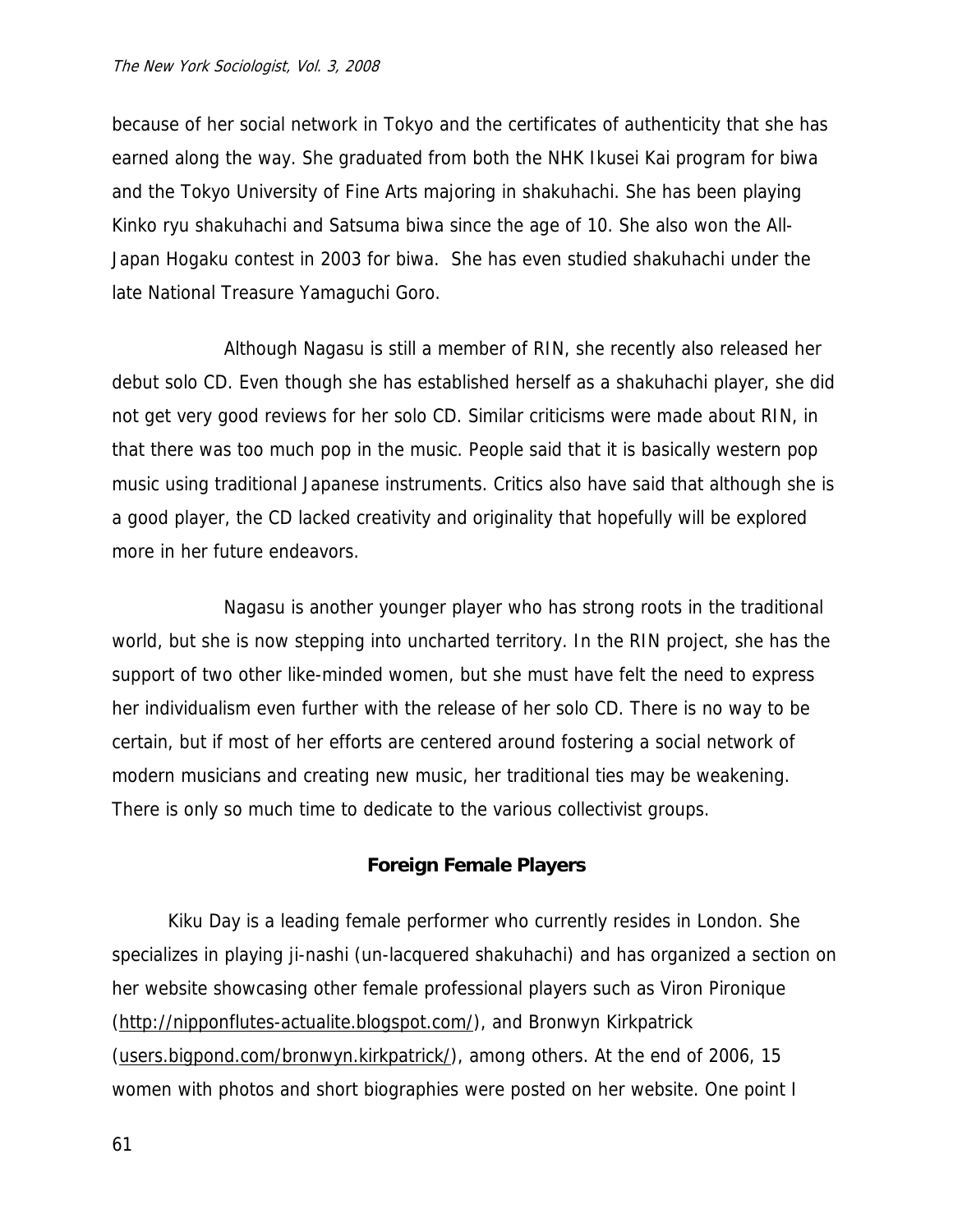noticed was that most of them had a musical background, often having studied classical western flute or ethnomusicology.

In 2004, a large shakuhachi event was held in New York City. Many professional performers and teachers from around the world gathered at the New York Shakuhachi Festival for workshops, lectures and panel discussions. One original idea was that of a panel discussion entitled "A New Perspective: International Women Shakuhachi Masters, a Panel Discussion and Concert." The festival's website ( [http://www.bigappleshak.com/bas/festivalhighlights.html\)](http://www.bigappleshak.com/bas/festivalhighlights.html) described the discussion this way:

Historically, up until well after World War II, women were not permitted to play the shakuhachi. Fortunately this is no longer true, and many women have entered the world of the shakuhachi. In the present day the level of accomplishment of female shakuhachi masters has become truly remarkable. We are proud to have a panel discussion by twelve women shakuhachi masters from six countries around the globe. (New York Shakuhachi Festival, 2004)

Kiku has been a leading force in the field of ji-nashi, both musically and scholarly. Players of ji-nashi are in the minority when it comes to the shakuhachi world, so this makes Kiku's case even more interesting. She was on a grant and studying at Osaka Fine Arts University in Osaka in2007, where we both participated in Shimura Zenpo Satoshi's class on classical ji-nashi and had some exciting fieldwork experiences. Her finesse with very long, unlacquered shakuhachi, in both traditional honkyoku and modern pieces, shows that she is not bound by any traditional idea of a woman's place in the traditional Japanese music world. Kiku represents the situation of the West now setting new standards and values in the modern shakuhachi world.

# **Conclusion**

Many younger players are adding new directions to the shakuhachi tradition. So far, there seems to be a continuing respect for historical aesthetic values, rituals and ways of passing on a tradition. Nakamura Akikazu is one such player who has made it his lifework to continue some of the dying traditions.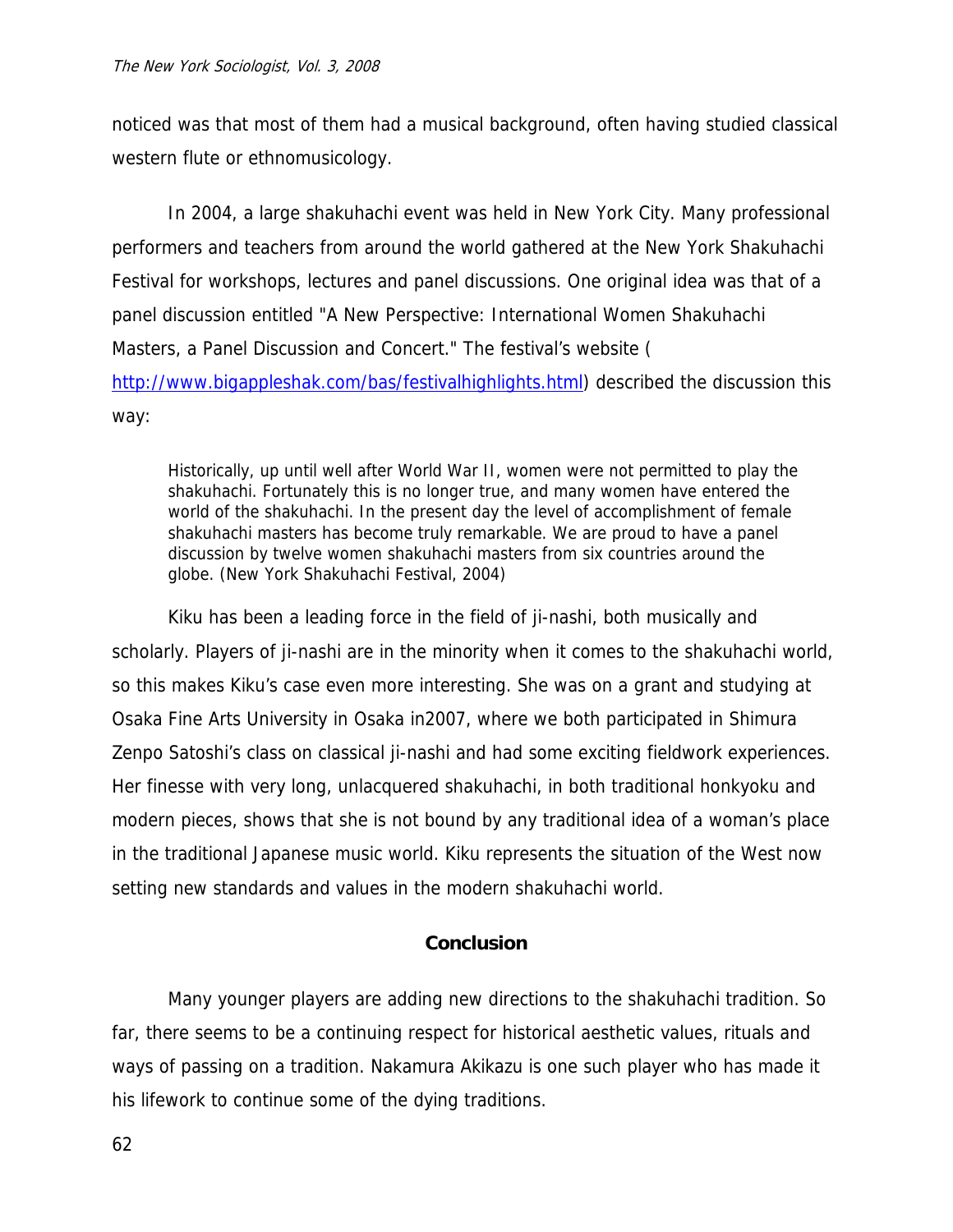Many of the komuso are getting older – they're 75 or 80 – so I feel it's not only the people but the music that is passing away, and so I would like to record the memories and the music," Nakamura says, sitting in his basement studio in Western Tokyo. "Some of the [komuso] sects in Japan are very small now, just two or three people who have the repertoire. (Jackson, 2006, 1)

Some younger players are taking on the responsibility of continuing a tradition. However, as can be seen by the increase in pop/hogaku groups, the media are applying pressure to the shakuhachi worlds to supply talented, good-looking, younger players who are willing to play music geared to the general public. Aside from such media pressure, most young performers are happy to do nontraditional music as well. They have been brought up on western styles of pop and rock, so playing this type of music is not foreign to them. Interestingly, western music and style has influenced Japan toward an ironic phenomenon: the majority of Japanese shakuhachi players drift toward playing western music, whereas foreign players trend toward traditional Zen solo pieces.

In Japan, Nakamura says, the proportion of players in the komuso shakuhachi tradition is very small compared to the more mainstream Tozan and Kinko styles. Perhaps only 2 or 3 percent. But the reverse is true when considering the proportion of komuso shakuhachi players overseas, he says. The komuso style is less like western music and therein lies its attraction abroad, he explains. (Jackson, 2006, 1)

The self cannot be defined as a single entity. It is many identities merged into one that may change form from time-to-time and place-to-place. It has both properties of individualism and collectivism. A shakuhachi player's identity is created from various established relationships, with people in both traditional and modern settings. No matter how much of a traditional world people create for themselves, they cannot escape modern society. Likewise, no matter how modern and unique musicians may think their playing style is, it has been built upon a rich tradition and its sound lies within its historical roots. Trying to neglect one or the other is defeating the purpose of creating music with a traditional instrument; it is like trying to deny a part of oneself which in the end will only end up constraining a person.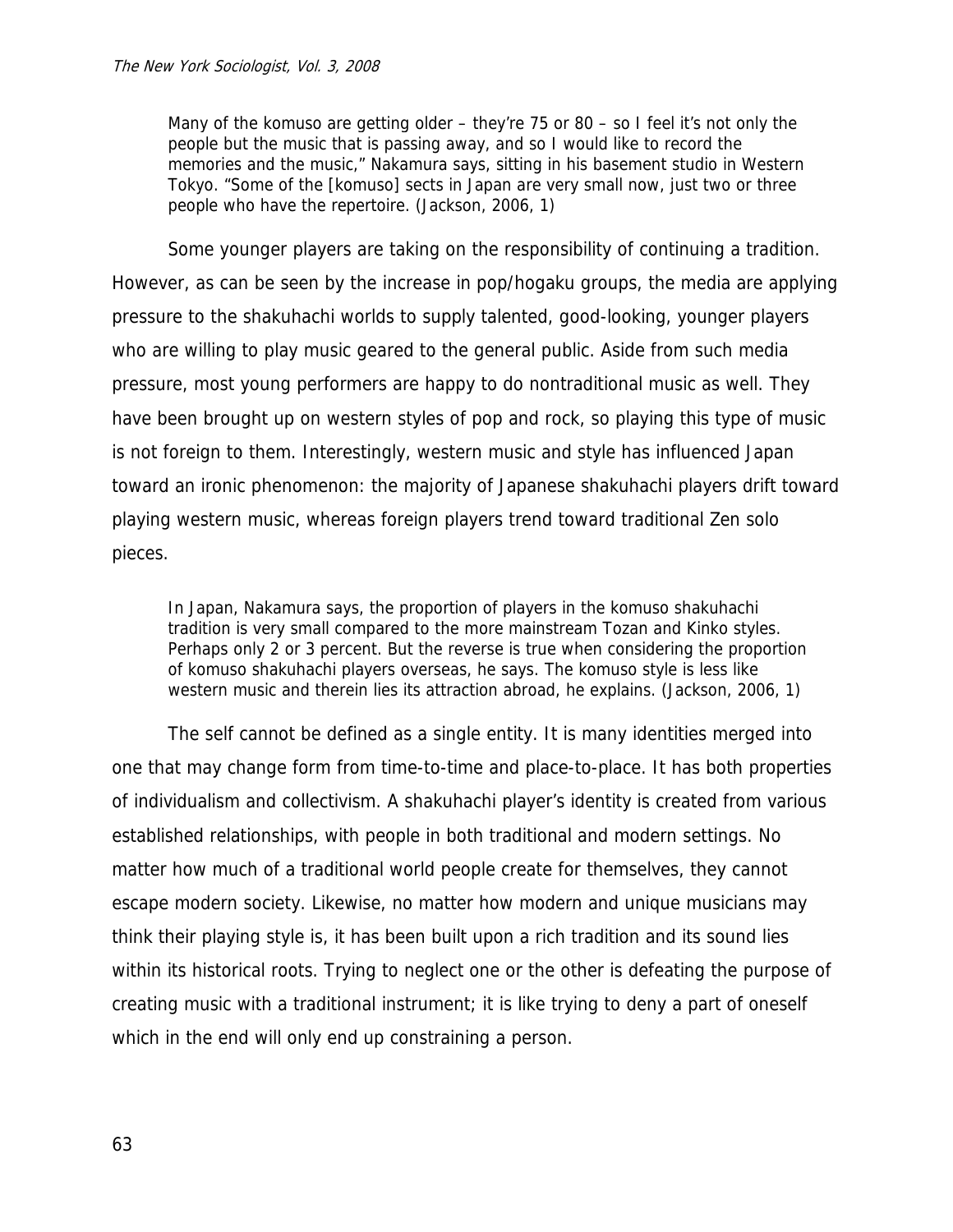Being able to play in a place that is not ruled by a traditional pyramid-like structure, many younger players are exploring their individualism and legitimizing a new genre of music. Their identities have been built upon various traditional collectivist activities. However, with the establishment of new genres, which are proving profitable, their individualism and those newly established social networks may be further freely explored.

I find that many of these younger players would fall somewhere in between Becker's concept's of integrated professionals and mavericks. As original and free as many of the players perceive themselves to be, they do not fully meet the definition of a maverick. Most of them have been traditionally trained and are striving for uniqueness, bending and breaking traditional rules and ancient structures along the way. But Becker (2000) reminds us that *mavericks* "remain unknown, and their work is not preserved and disappears along with their name" (p.246). Many of these younger players are striving for originality, as well as leaving their name and their music in the art world. They are leaving their names in the shakuhachi world, but it remains to be seen if their names will last in the broader genres they are also striving for. Likewise, integrated professionals in the shakuhachi world "stay within the bounds of what potential audiences and the state consider respectable" (Becker, 2008, p229). Partly due to their age, they are often not yet seen as being fully reliable to play any traditional ensemble standard, as a fully integrated professional would be. They are both trying to satisfy their particular art world and expand in new worlds at the same time.

Many of the foreign players could possibly fit into Becker's theory of naïve artists. One of the main reasons for categorizing these players as naïve artists or grass-roots is that – unlike a player in an ordinary shakuhachi world – these players often lack the guidance of a professional teacher. The language barrier also plays a role in distancing them from the members of the Japanese shakuhachi art world, admittedly the base from which this music tradition stems. Another characteristic is that of working in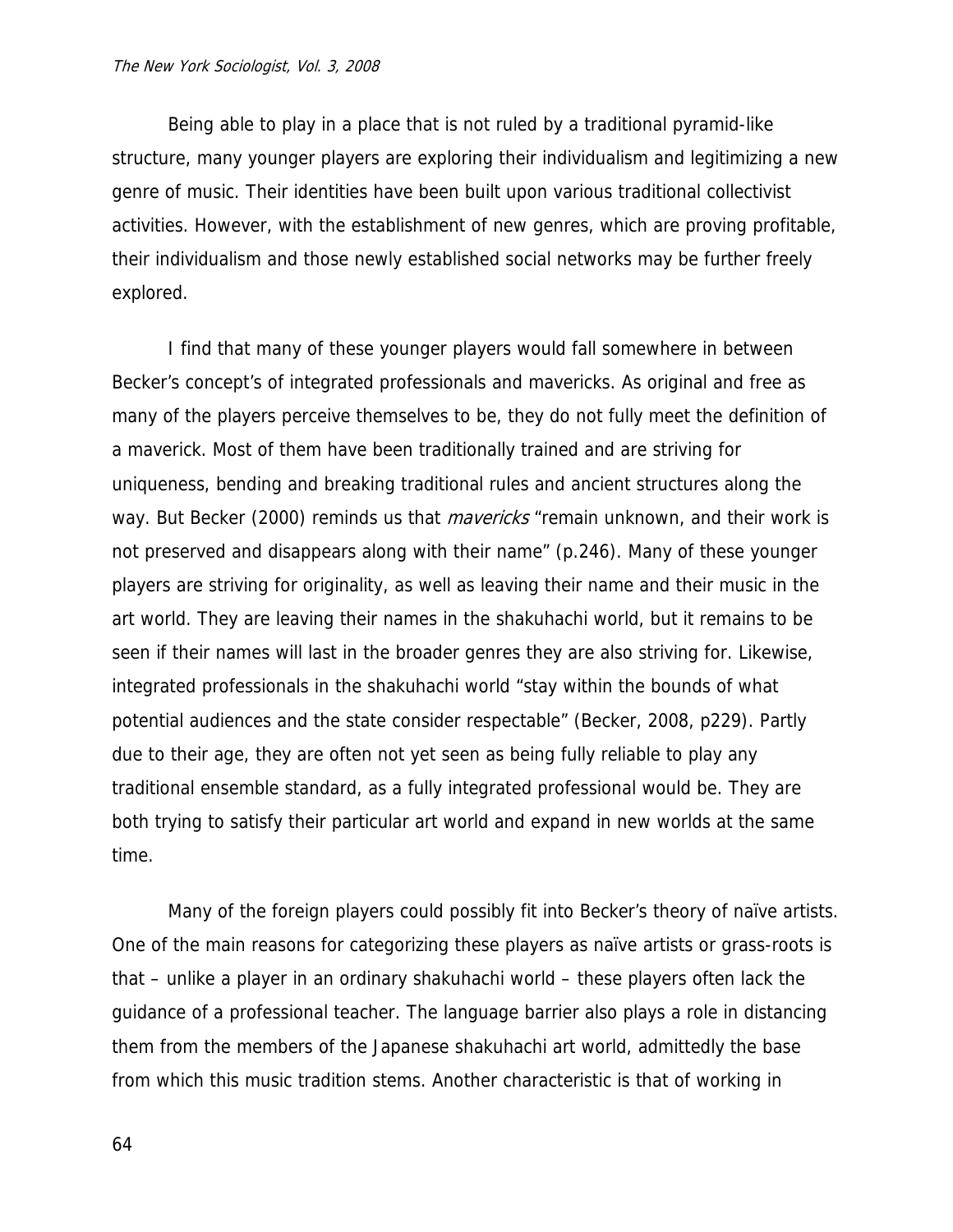isolation. There is a large English shakuhachi forum where many of these players gather and share ideas, but ultimately many of them are returning to their practice places with the fact that they are the only player in that whole country, or that there is no teacher near them. Modern media technology is definitely bringing teachers and students together via the Internet, but it is still not an easily understood and accepted concept in a tradition in which the teacher-student relationship is so vital and important for both musical and cultural reasons. Becker alludes to the terms of grass-roots and naïve artists as being one in the same, although he chooses to use naïve artists. Given the nuances the words have I would prefer to use the term grass-roots. However, for the sake of sticking with Becker's terminology I use naïve artists.

It is not my intention to sound condescending with Becker's term of naïve. I believe there are definitely positive aspects of this category of artists which are definitely being made use of.

Its makers work in isolation, free from the constraints of cooperation which inhibit art world participants, free to ignore the conventional categories of art works, to make things which do not fit any standard genre and cannot be described as examples of any class. (Becker, 2008, p260)

Free from many of the inhibiting constraints of the traditional world, many foreigners are creating their own style and contributing new music to this everexpanding shakuhachi world.

Where the music will be taken is a mystery. However, this is an expanding industry crossing into other various music genres. With more interest in the shakuhachi among women and foreign players, the traditional image of a shakuhachi player also is changing, as are the cultural values and beliefs that schools and individual players hold. Due to the weakening of cultural restraints, Japanese players are now also provided a much wider smorgasbord of identity options to choose from. Even though shakuhachi music maintains a repertoire of traditional music, with the combination of the importation of foreign music and styles in Japan, and the deportation of this music abroad, we are seeing this traditional art form expanding in new directions. With this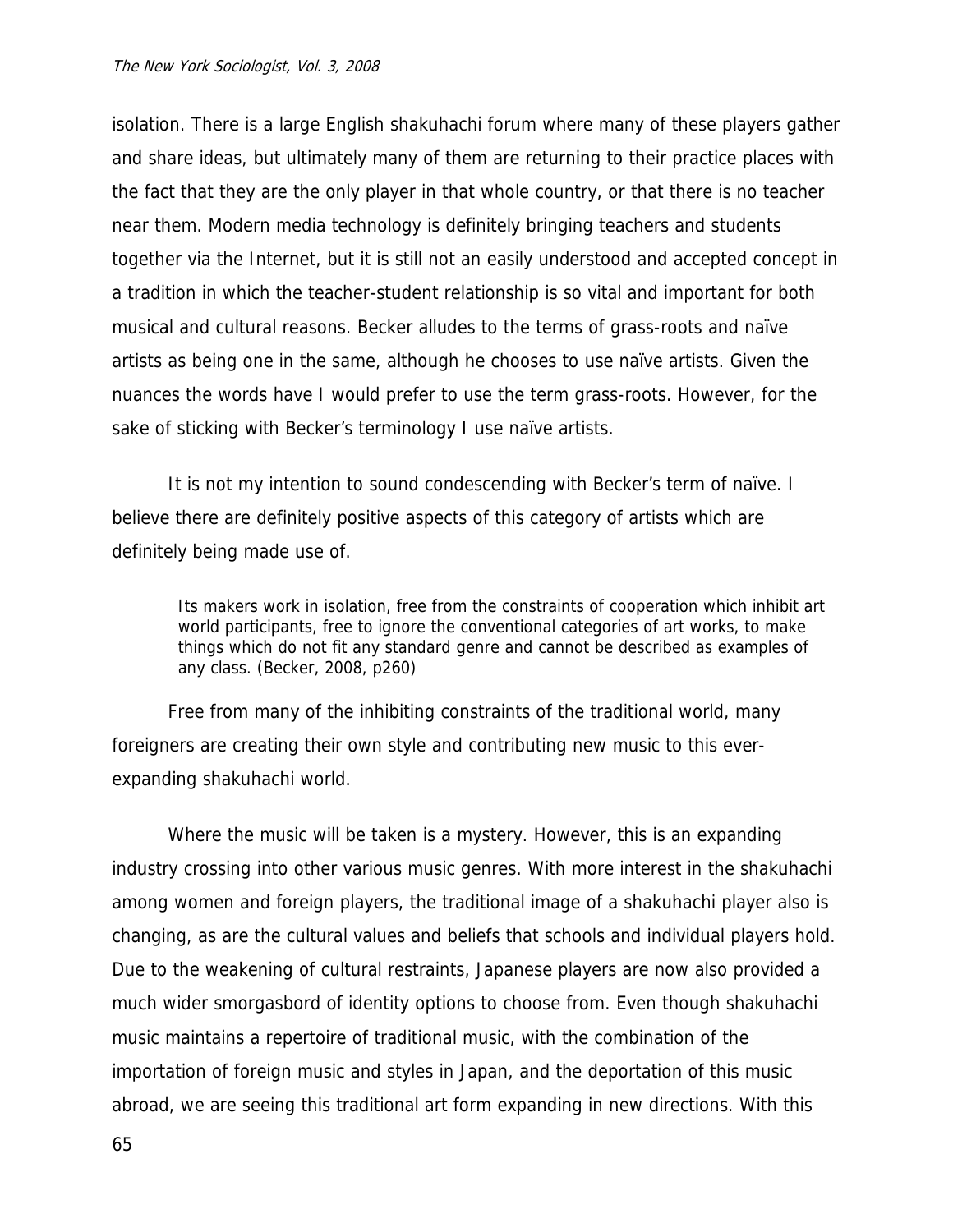expansion come new social networks developing and more collaborative relationships building across various genres of music and other art worlds, enabling the growth of this music to continue. With the creation of new such genres the "Lone Wolves" are increasing. However, we are never truly alone in our production of art.

## **REFERENCES**

Adorno,T.

2002. Essays on Music. University of California Press.

Baker, J.

2005 (Feb 8). Message posted to [http://communication.ucsd.edu/shaku/S](http://communication.ucsd.edu/shaku/Shakumail.2005/0193.html) [hakumail.2005/0193.html.](http://communication.ucsd.edu/shaku/Shakumail.2005/0193.html)

### Becker, H.

- 1982. Art worlds. Berkeley CA: University of California Press.
- 2008. Art worlds: Updated and expanded. Berkeley CA: University of California Press.

### Blumer, H.

- 1969. Symbolic Interactionism: Perspective and Method. Englewood Cliffs, NJ: Prentice-Hall.
- Bourdieu, P.
- 1993. The field of cultural production. Cambridge MA: Polity Press.
- 1984. Distinction: A social critique of the judgment of taste, trans. Richard Nice. [Harvard University Press.](http://www.hup.harvard.edu/catalog/BOUDIX.html)

### Chenhall, R.

2007. Personal correspondence, Nov. 2007. Giddens, A.

1991. Modernity and self-identity: Self and society in the late modern age. Cambridge MA: Polity Press.

Helsel, M.

2006 (retrieved Nov.). Japanese Female Trio Rin' to Perform Select Showcases Nationwide in Support of Their U.S. Album Debut "Inland Sea," Just Out on Domo Records. Website: [http://www.marketwire.com/mw/releas](http://www.marketwire.com/mw/release_printer_friendly?release_id=128224&category) [e\\_printer\\_friendly?release\\_id=128224&c](http://www.marketwire.com/mw/release_printer_friendly?release_id=128224&category) [ategory](http://www.marketwire.com/mw/release_printer_friendly?release_id=128224&category)=.

### Jackson, P.

2006, Oct. 7. Tohoku region just a breath away. Daily Yomiuri.

#### James, P.N. 2005.

[http://communication.ucsd.edu/shaku/S](http://communication.ucsd.edu/shaku/Shakumail.1999/0188.html) [hakumail.1999/0188.html](http://communication.ucsd.edu/shaku/Shakumail.1999/0188.html)

#### Jin, N.

- 1998. Jin Nyodo No Shakuhachi 05. [CD] Teichiku - XL-70138.
- Juslin, P.N. & Sloboda, J.A. (Eds.)
- 2001. Music and emotion: Theory and research. Oxford University Press.

McCoy-Eller, H.

2001. Zen music. Urthona Magazine, 13. [http://www.nyogetsu.com/interviews.ht](http://www.nyogetsu.com/interviews.html) [ml](http://www.nyogetsu.com/interviews.html)

### Moeran, B.

1994. Individual, group and seishin: Japan's internal cultural debate. Royal Anthropological Institute, Great Britain: Man, New Series, Vol. 19, No.2 (Jun), 252-266.

#### Montuori, A., & Purser, R.

1999. Social creativity (Vol. 1). Creskill, NJ: Hampton Press. Cresskill.

New York Shakuhachi Festival. 2004. Website.